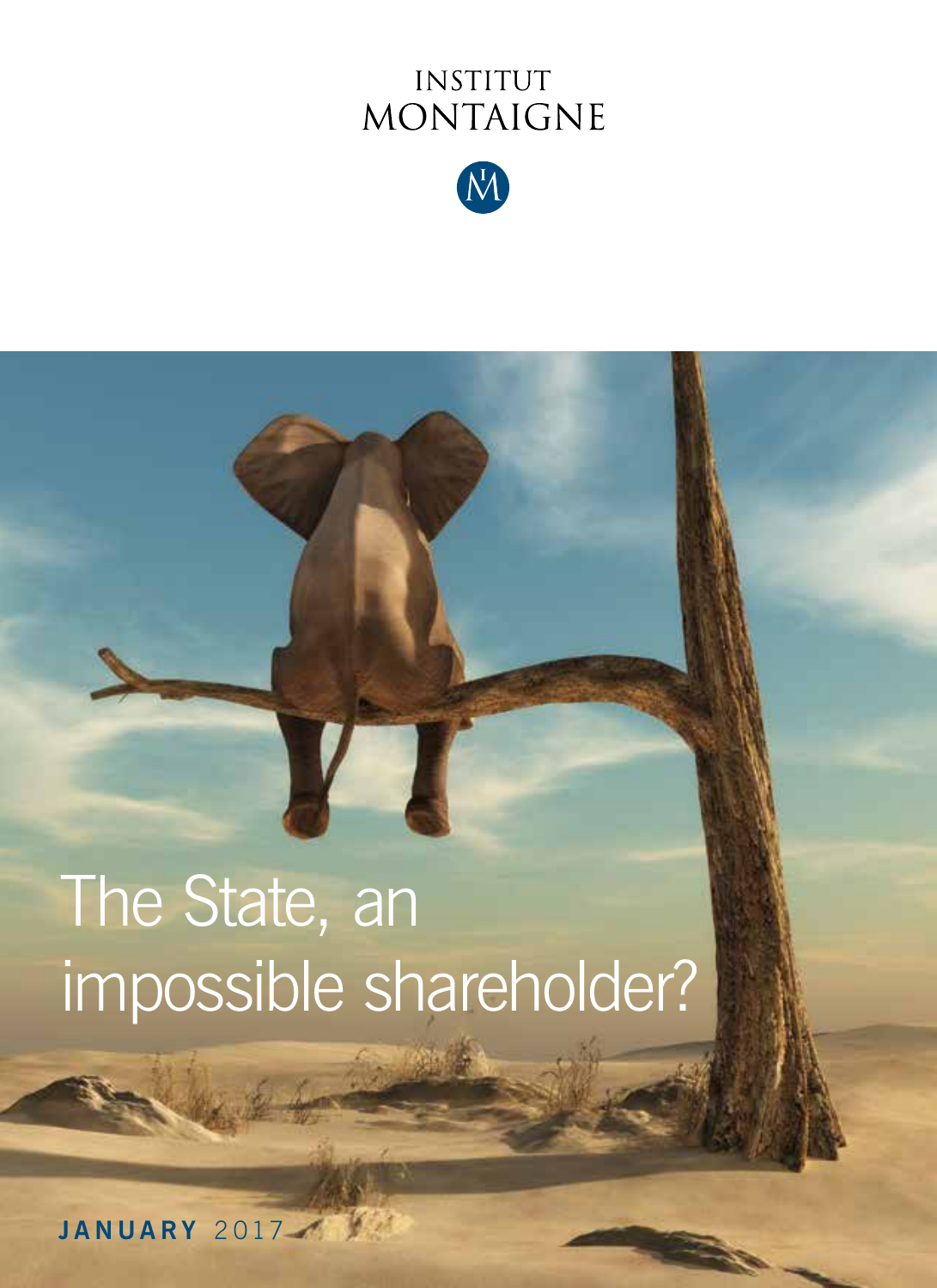The Institut Montaigne is an independent think tank founded in 2000 by Claude Bébéar and directed by Laurent Bigorgne. It has no partisan ties and its highly diversified funding is from private sources only; no single contribution accounts for more than 2% of the annual budget. It brings together business leaders, senior civil servants, academics and representatives of civil society from different backgrounds and with diverse experiences. Institut Montaigne's work focuses on four areas of research:

Social cohesion (primary and secondary education, youth and older people's employment, corporate governance, equal opportunity, social mobility, housing)

Modernising public action (pension system, legal system, healthcare system)

Economic competitiveness (entrepreneurship, energy & climate change, emerging states, corporate financing, intellectual property, transportation)

Public finance (Tax system, social protection)

Thanks to both its associated experts and its study groups, the Institut Montaigne produces practical long-term proposals on the substantial challenges that our contemporary societies are facing. It therefore helps shaping the evolutions of social consciousness.

Its recommendations are based on a rigorous and critical method of analysis. These recommendations are then actively promoted to decision-making governmental officials.

Throughout its publications, lectures and conferences, the Institut Montaigne aims to be a key contributor to the democratic debate.

*The Institut Montaigne ensures the scientific validity, accuracy and the quality of the work that it produces, yet the opinions portrayed by the authors are those of their own and not necessarily the Institut's. The authorial opinions are therefore not to be attributed to the Institut nor to its governing bodies.*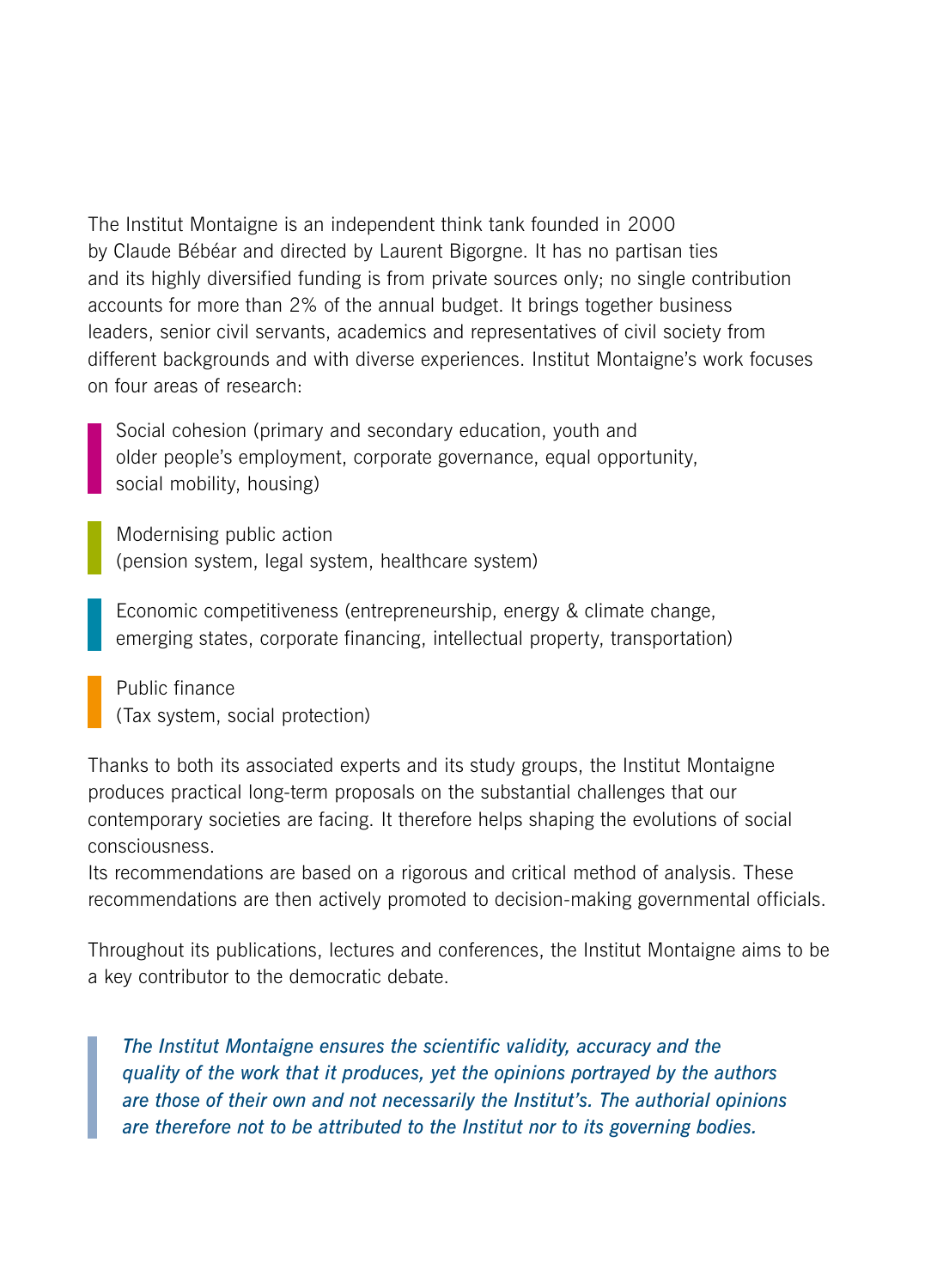*There is no desire more natural than the desire of knowledge*



M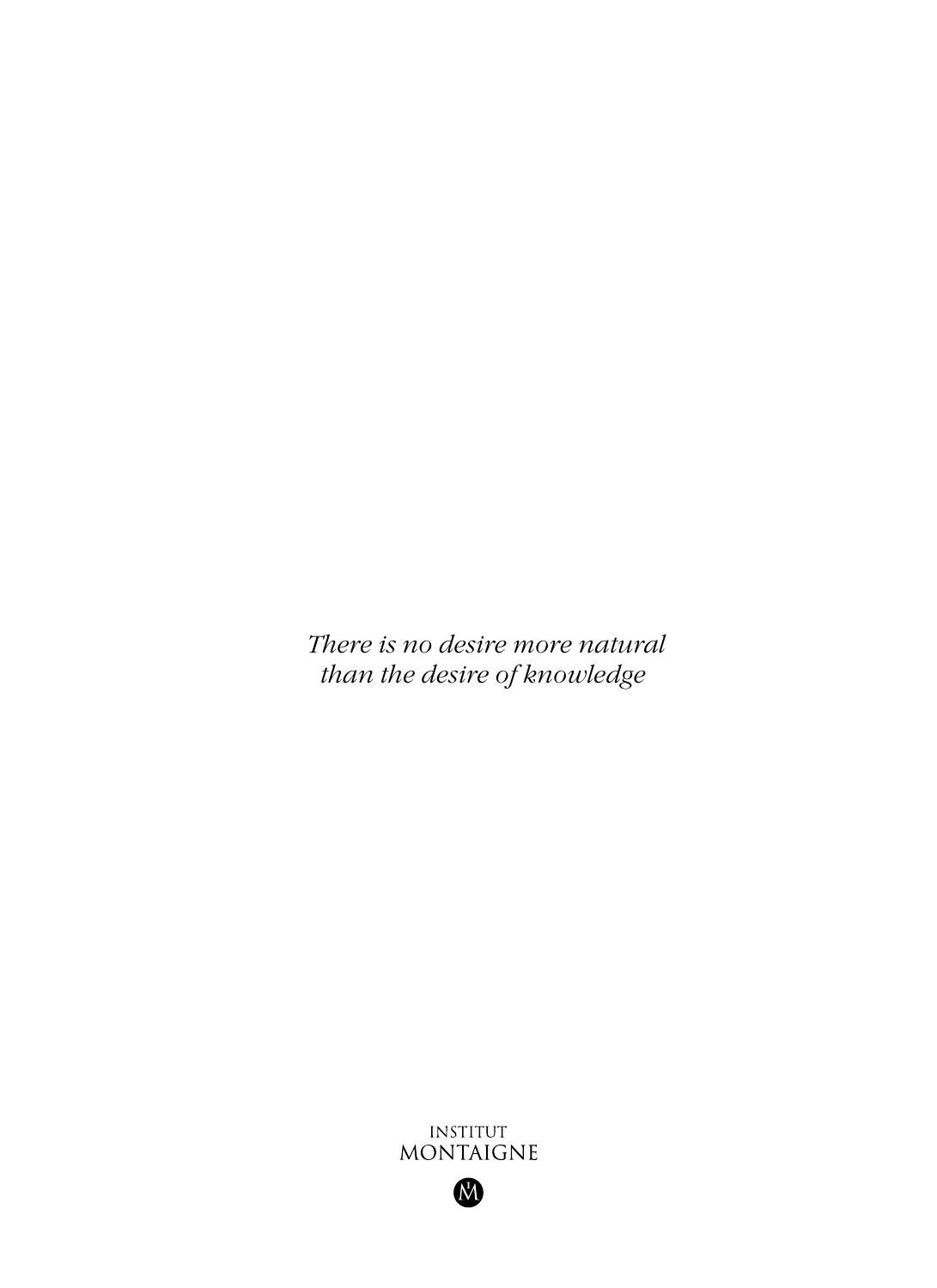## The State, an impossible shareholder?

NOTE - JANUARY 2017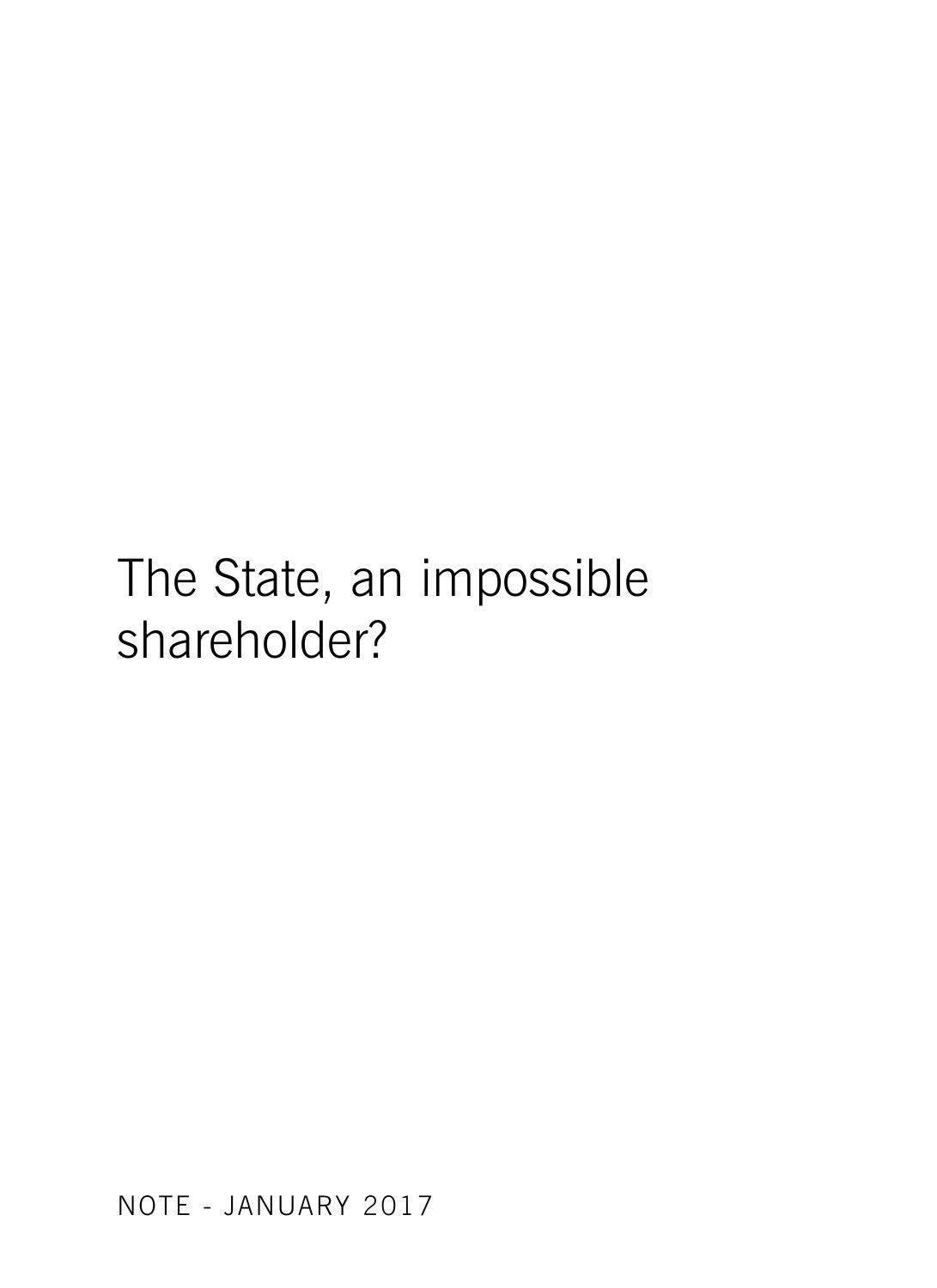## **CONTENTS**

<span id="page-4-0"></span>

|  | Chapter I The aims, rules and culture of the State are largely incompatible |                                                                                                                                                                                |
|--|-----------------------------------------------------------------------------|--------------------------------------------------------------------------------------------------------------------------------------------------------------------------------|
|  | 1.1.                                                                        | The State cannot (and must not) resolve to be a shareholder  9                                                                                                                 |
|  | 1.2.                                                                        | The State has no right to be a shareholder (and is not entitled                                                                                                                |
|  | 1.3.                                                                        | The State does not know how to be a shareholder13                                                                                                                              |
|  | 1.4.                                                                        | The State will never be considered a normal shareholder 17                                                                                                                     |
|  |                                                                             | Chapter II The State must limit its intervention as a direct shareholder to a<br>few specific situations and consider relying on other more relevant                           |
|  | 2.1.                                                                        | The State must greatly reduce the scope of its portfolio and<br>focus on the entities that reflect a public service rather than a                                              |
|  | 2.2.                                                                        | Except in the case of agencies/companies, the State must stop<br>acting as a direct shareholder and instead delegate<br>management to a third party which is not influenced by |
|  | 2.3.                                                                        | Rely on tools other than shareholding - at the national<br>and European level - to achieve its strategic, industrial                                                           |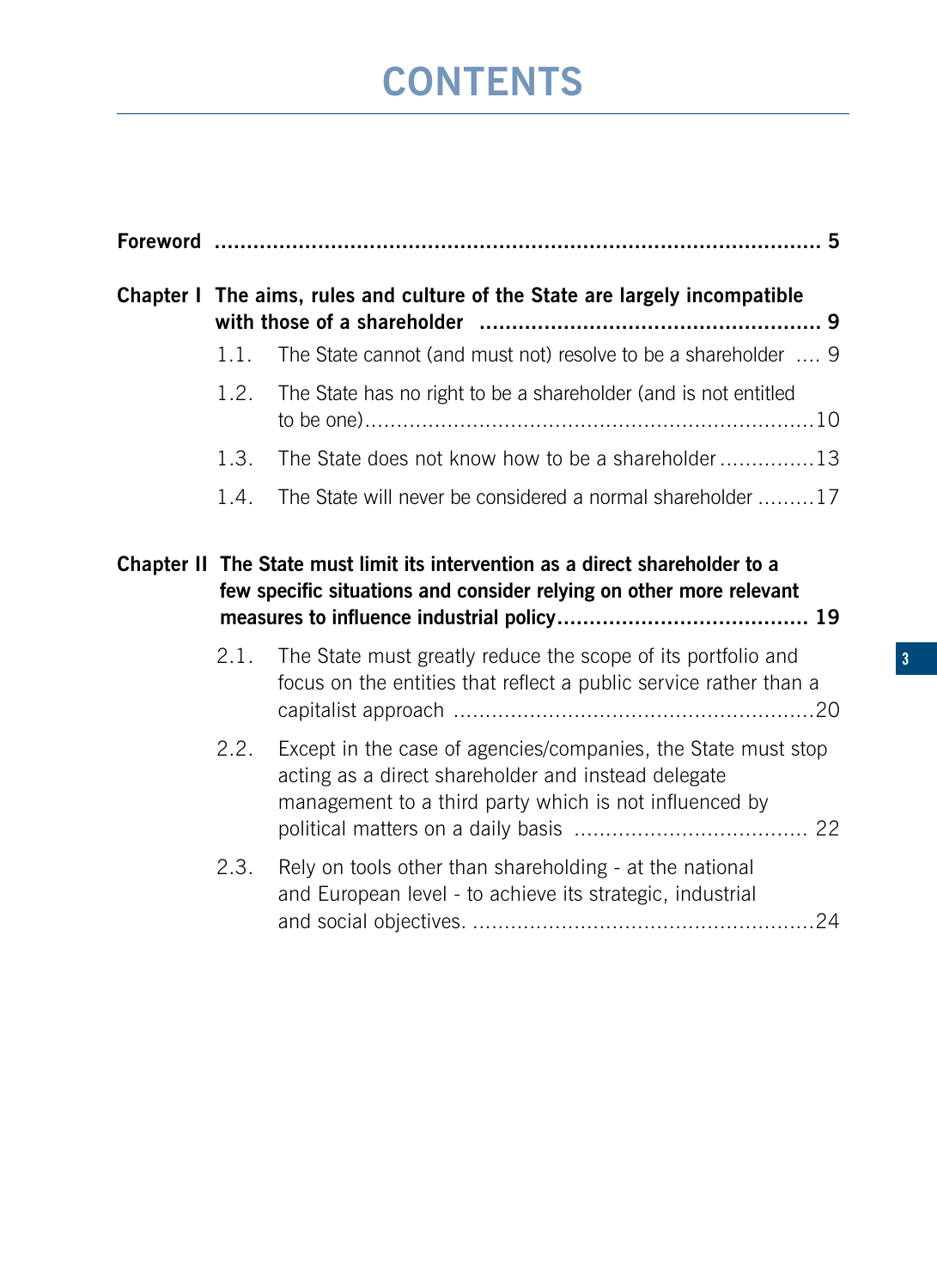## **FOREWORD**

<span id="page-5-0"></span>After 15 years in the SNCF Group, including four years within its Executive Committee, and experience in the private sector, both in France and abroad, I became Head of the French State Holdings Agency *(Agence des Participations de l'État - APE),* a role I devoted myself to for two years, working for attentive and determined ministers and supported by an unfailingly committed team.

I had accepted this mission convinced that it could lead to a thorough modernisation of the French State, providing support for the companies in its portfolio and, furthermore, benefiting the national economy.

I was certainly conscious of the tension existing between the concepts of State and shareholder, calling this an "oxymoron" in my contribution to the newsletter of the Ministry's legal department. Nevertheless, like my predecessors no doubt, I believed that this tension could be minimised through technical and legal means, as well as with more professional teams.

With hindsight, questioned successively by the Council of State in June 2016 during the symposium on public corporations, by the French Institute of Directors *(Institut Français des Administrateurs - IFA),* and by the Court of Auditors, I reflected on this experience and came to the conclusion that I had made a mistake, that the concepts of State and shareholder are inherently incompatible, and that we must consider the consequences.

In doing so, I do not wish to express an opinion about the business activities which the French Nation deems appropriate to control. I merely suggest that, as regards these activities, such control must be exercised in an exclusive manner and be based on specific rules of law and governance that recognise the profoundly unique nature of the State, without using the inappropriate term of shareholder.

For other companies, my conviction is that, as in many other cases, it is not possible both to give and to retain, and that the disadvantages of direct State shareholding outweigh the benefits offered to our industries and our economy. Even worse, the fact that the State is a shareholder in a few emblematic companies acts as a ploy, reinforcing the idea among our leaders and citizens that this is an industrial strategy tool, even though the real levers are elsewhere and are sometimes neglected.

It is this analysis - made purposefully simple so as to be more accessible - that the following memorandum offers up for debate.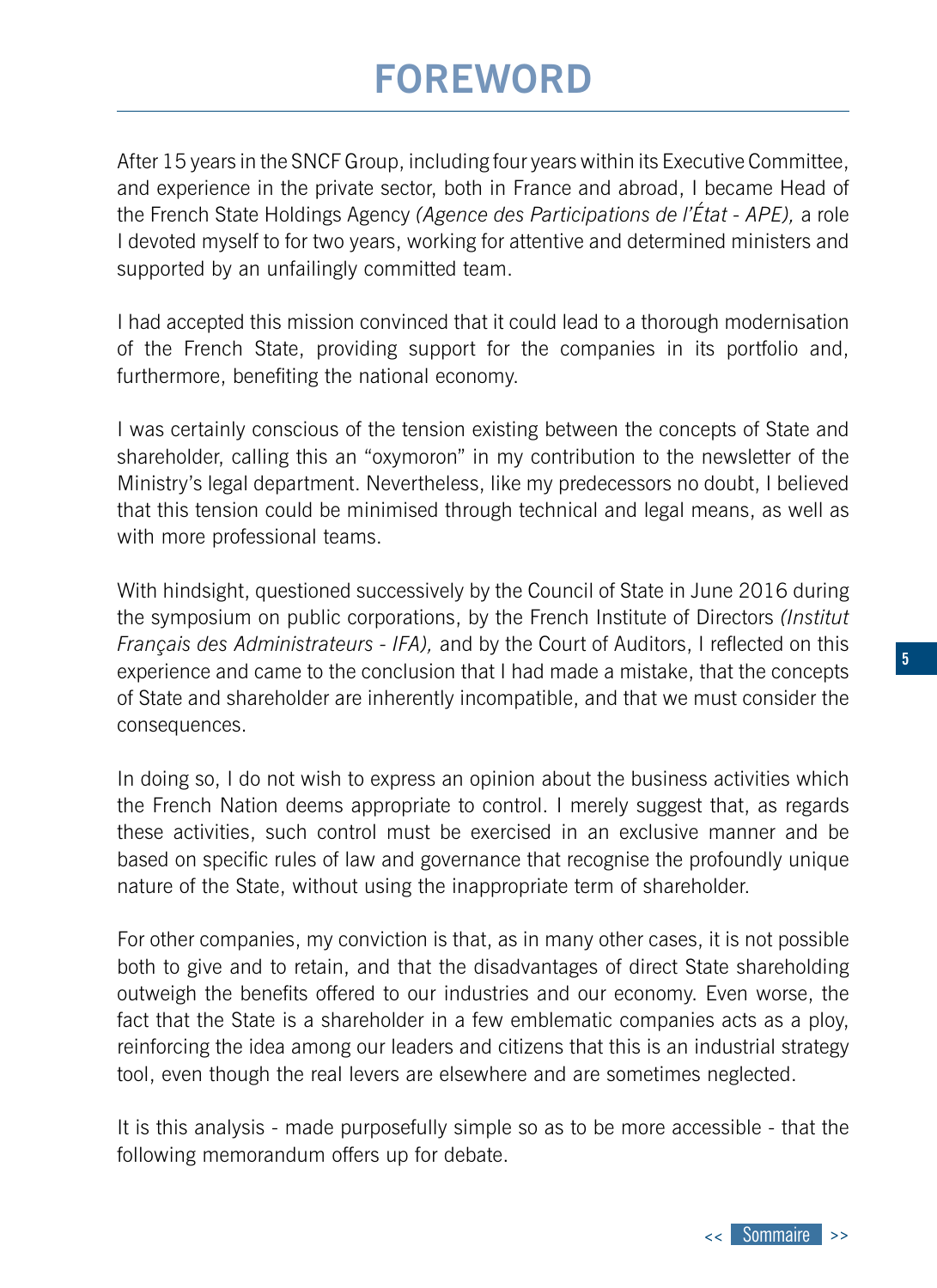### **The State, an impossible shareholder?**

When considering the State as a shareholder, we must approach the issue on two levels. Before examining the performance of strategic and financial State shareholders, we should first question the relevance of public-sector involvement in the capital of commercial companies. The two questions are not, however, unrelated. Indeed, the inherent ability or inability of the State to act as a strategic or financial shareholder should be taken into account if we are to pragmatically assess whether the State should be given this role.

There are of course matters of principle which could lead us to question whether the State should ever own shares in commercial companies. For instance, is it reasonable for public entities levying taxes to also be able to make financial investments based on fiscal resources at no cost to themselves and with a virtually unlimited debt capacity? But beyond such questions, the main obstacle to public ownership in a capitalist and liberal economy lies in the contradiction - which the author of this memorandum deems irreconcilable - between the aims and rules of public action and those of the private sector. Like oil and water, these principles and rules can only be combined by dint of a constant effort, without which they quickly return to their original and incompatible state. At the very heart of this irreconcilable contradiction is the fact that, in the long term, publicly-owned companies decline in the face of global competition and, ultimately, the financial and especially industrial foundations of our country are also affected.

In view of this, the following recommendations should be heeded: to limit the direct public ownership of shares in commercial companies to a very limited number of situations and aims; to massively reduce the State's listed shares; and to create or apply measures other than shareholding to achieve strategic goals on a national and European level.

It will likely be difficult to quickly implement such recommendations in a country marked by three centuries of Colbert-inspired economic policies, and in which the administrations - and those who work within them - are undoubtedly keen to maintain the *status quo*. The inability to question a portfolio of State holdings with no clear objectives, and which is not very efficient from a financial perspective, has sociological roots close to those that prevent us from questioning many different forms of public intervention; this hinders the transformation of our State and the control of our public spending. Insularity is nourished by the close relations between public administrations, ministerial cabinets and corporations. The only convincing

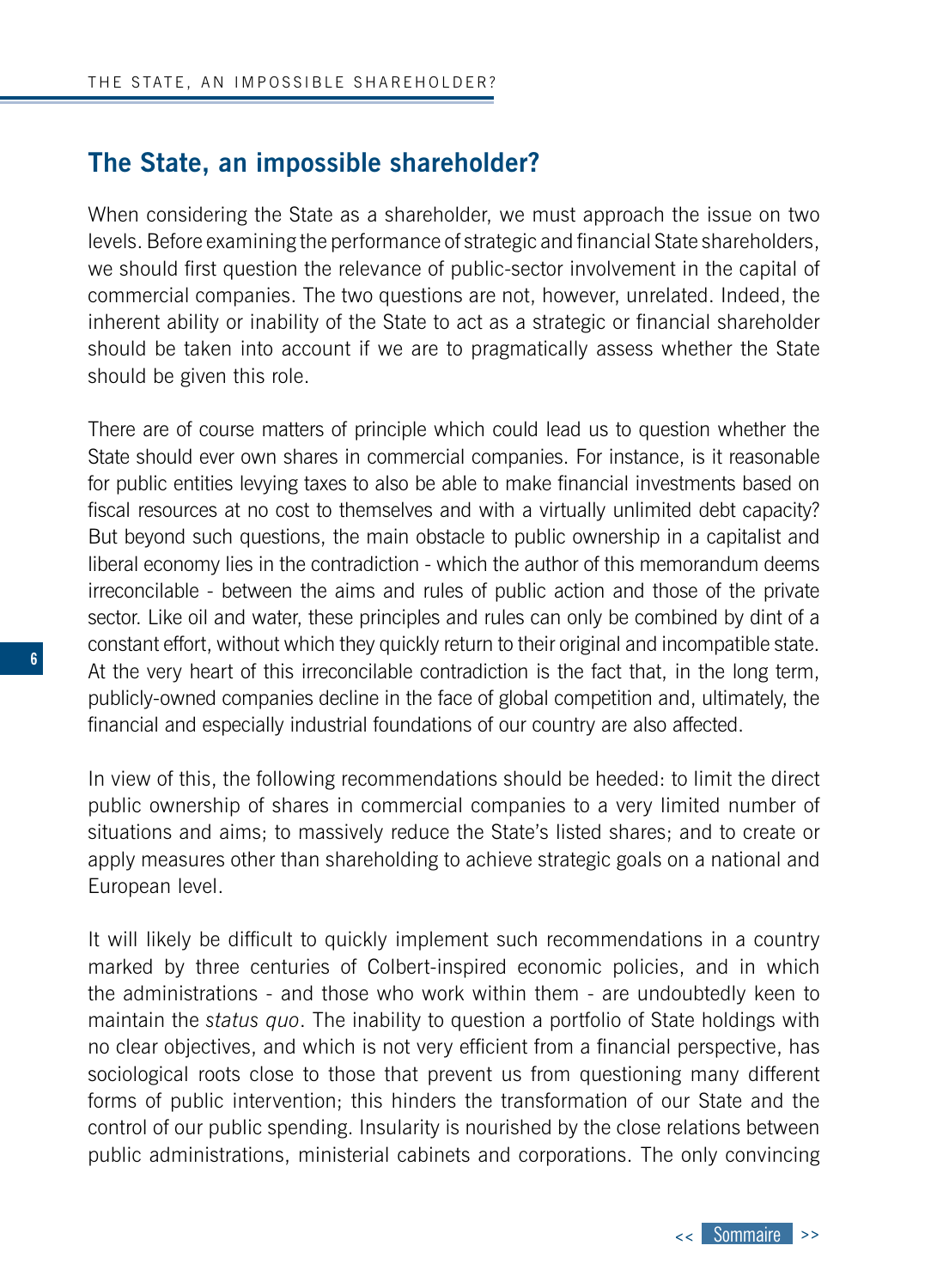explanation for maintaining such a State portfolio is above all sociological: those who look after it, or who aspire to do so, do not wish to let go for multiple reasons.

In the absence of such ambition, some useful adjustments to the State holdings management system could nevertheless be implemented. There is no doubt that the Court of Auditors, which is currently examining the topic, will be able to propose some judicious adjustments which will undoubtedly form part of the gradual, but nevertheless useful, improvements embarked upon since the creation of the State Holdings Agency *(the Agence des participations de l'État, henceforth APE).* But we should not delude ourselves: these marginal adjustments will never be sufficient for the State to become a relevant and effective direct shareholder in the long run. Therefore, unless there is a shortcoming in the private sector, or unless the cost of relying on this sector is prohibitive for public authorities, public ownership should be kept to a minimum. The corresponding funds should be devoted to measures through which the State can develop an industrial strategy without playing at being a business leader<sup>1</sup>, a secondary role in which it does not excel.

After first attempting to show that the aims, rules and culture of the State are largely incompatible with those of a shareholder (1), this memorandum proposes a reconstruction of public ownership, accompanied by the development and implementation of industrial policy tools (2).

 $1$  The comments of Alain Vidalies, State Secretary for Transport, in the Figaro newspaper of 3 June 2016, illustrate this ever-present temptation: "'It is always the responsibility of the (Transport) Minister,' Alain Vidalies stressed. 'The SNCF is a public company. It belongs neither to the Unions nor to the Management, but to the French people. The Government is the one making the decisions.'"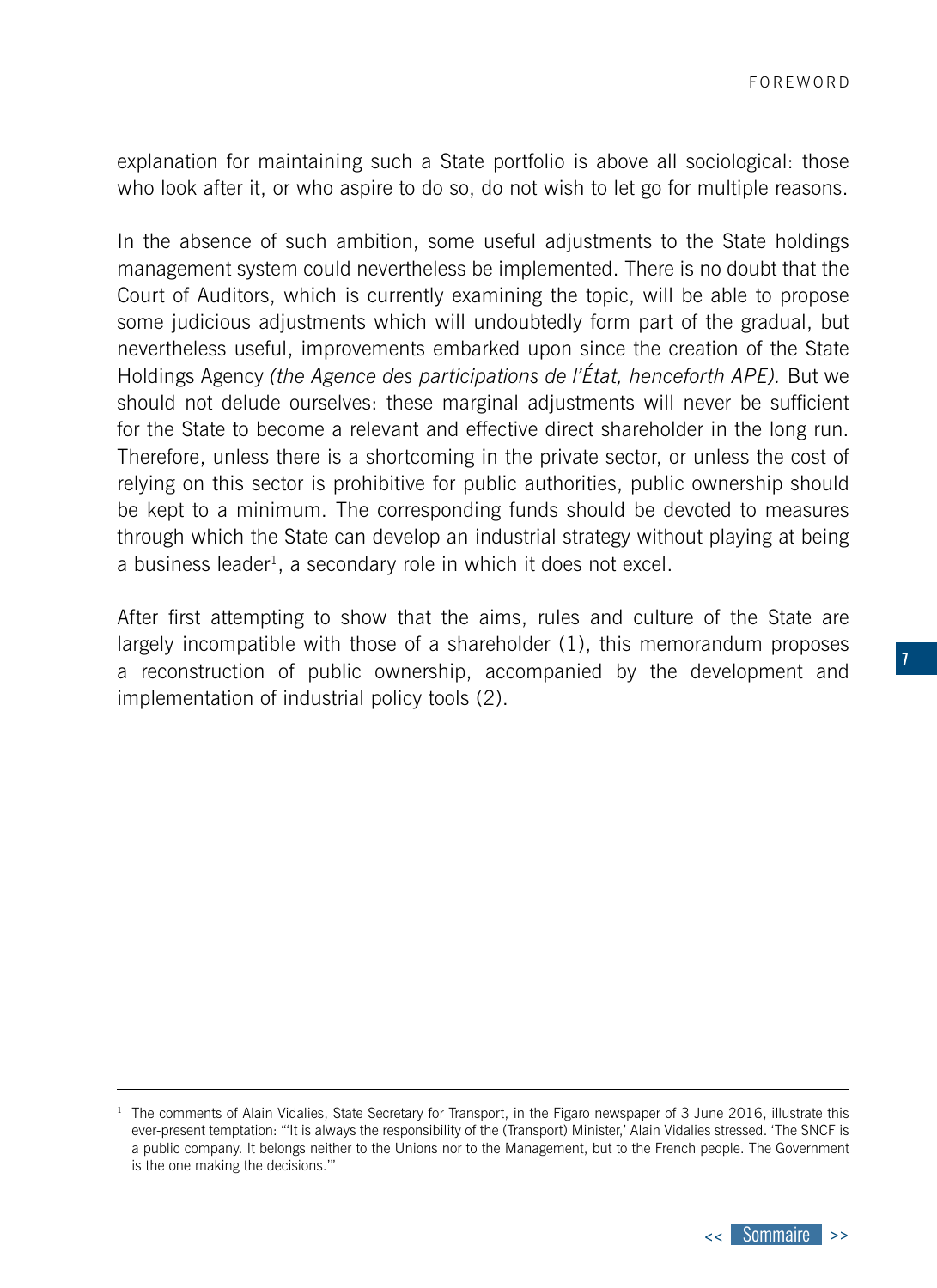## **CHAPTER I**

<span id="page-8-0"></span>THE AIMS, RULES AND CULTURE OF THE STATE ARE LARGELY INCOMPATIBLE WITH THOSE OF A SHARFHOLDER

### **1.1. THE STATE CANNOT (AND MUST NOT) RESOLVE TO BE A SHAREHOLDER**

Shareholders have a simple goal: the return and protection of their assets. Individual or institutional shareholders, in whatever form and however complex they may be, usually have a goal which is simple and comprehensible for all stakeholders: to increase the value of their holdings, or at least preserve it. Of course, arbitration capacities, investment horizons and ROI objectives vary for each shareholder. A pension fund, a hedge fund, a private equity fund, sovereign funds, a family office, a shareholder-entrepreneur and a small individual shareholder do not have the same backgrounds, the same cash flows, or the same expectations. But ultimately, the message that directors, as well as employees, suppliers and customers receive is simple: the aim of the company is to become cost-effective (which does not mean merely profitable<sup>2</sup>). And if that goal cannot be achieved, the company will be restructured or ultimately abandoned by its shareholders, who will sell their shares and assets, since their liability is only limited to the capital they have invested.

Merely asking ourselves whether a minister or a government could publicly assume this definition of a shareholder, allows us to clearly see that the State will never be able to embrace such a role.

Moreover, in a globalised economy, shareholders have no borders. Their resource allocation decisions ignore geography and most often aim to achieve the best possible risk/return ratio. Yet would French citizens accept the idea that the State could invest heavily in foreign companies, or promote the international growth of companies in which it holds shares, to the detriment of businesses based in France? The answer to this question is self-evident<sup>3</sup>.



<sup>2</sup> It is certainly striking that in French, the term *"rentable"* (loosely translated as "cost-effective"), is used to express both the idea of simply being profitable and of generating a return on investment, two radically different concepts. This leads to a confusion whereby nobody is shocked that 80% of the TGV (Fast Trains) fleet, a business considered to be "costeffective" *("rentable")*, has been written down to zero by the SNCF.

<sup>&</sup>lt;sup>3</sup> In 2010, this approach was exemplified by the intervention of the French President in the merger operations between Keolis and the British Arriva Group, which was in the end bought out by Deutsche Bahn.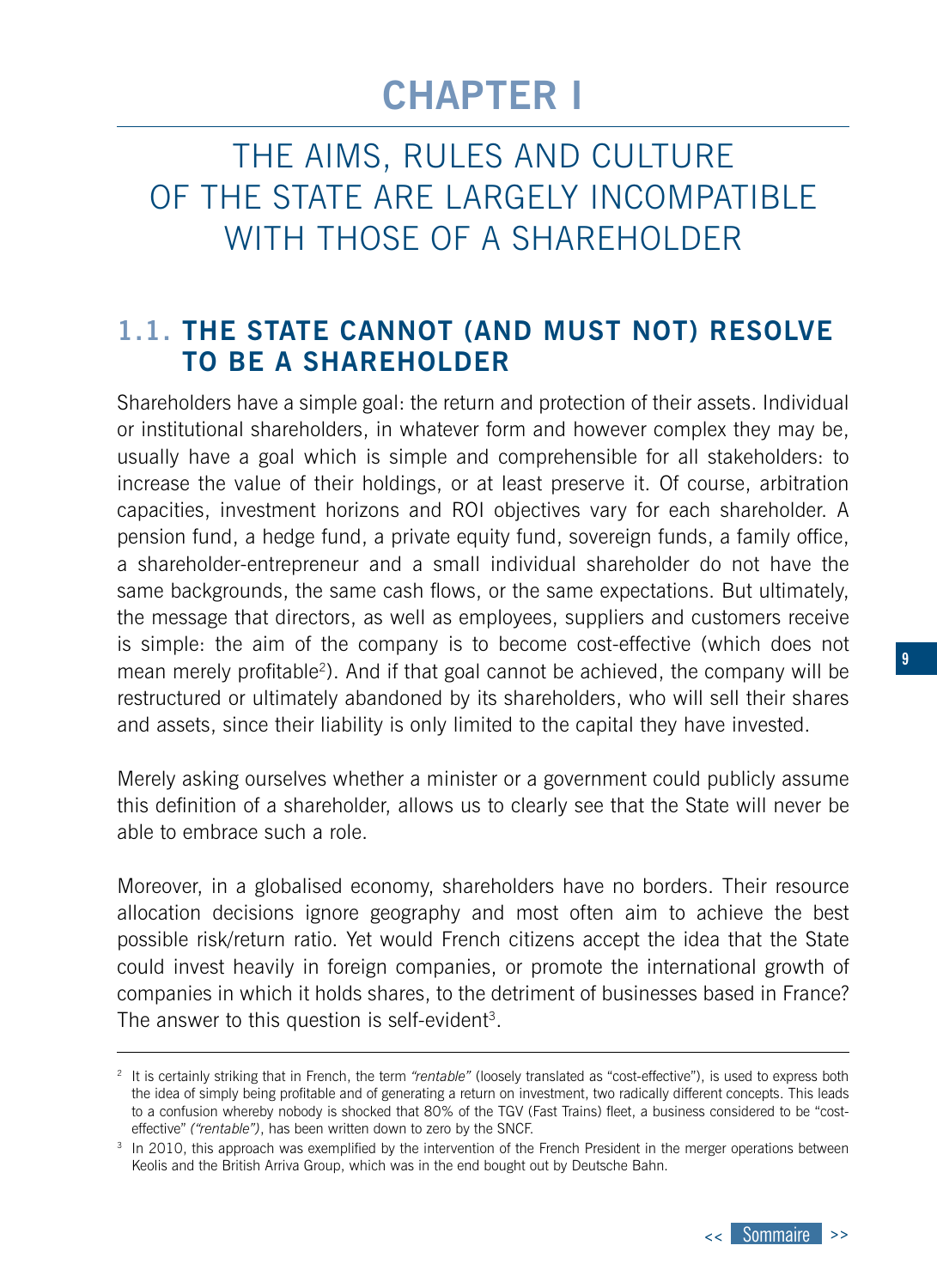<span id="page-9-0"></span>Finally, shareholders are strategically mobile. They project themselves into the future and call into question past investment decisions if these no longer provide the expected return. They anticipate problems and seek to react before their holdings suffer any negative effect. Shareholders cannot rely on empty words or stand by their mistakes in the name of a glorious past or national myth.

Again, the manoeuvrability and reaction time of an average shareholder and of the State cannot be the same. A government has almost no capacity to soberly absorb bad news. Its tendency to push back a decision which citizens find tough to swallow is on the other hand very strong, and influenced by the electoral calendar<sup>4</sup>. The speed with which the government adopts changes in technologies or consumption patterns is extremely slow: both in its remarks and in its legislative<sup>5</sup> and regulatory output, it considers the postal service, but not internet access, and long-distance rail transport, but not air transport or long-distance coach services, to be public services.

It is both logical and reassuring that the State cannot apply the brutal and simplistic reasoning of shareholders. Its purpose is not to make profit<sup>6</sup> and ignore its other missions - citizens and businesses expect it to play a different role. However, it would be sensible for the State to recognise this fundamental limitation and accept its consequences, especially since at more technical and operational levels, its limits are also evident.

### **1.2. THE STATE HAS NO RIGHT TO BE A SHAREHOLDER (AND IS NOT ENTITLED TO BE ONE)**

The legal framework that relates to the State as shareholder in France - particularly in cases where it has direct interests - often proves to be in contradiction with the laws regulating the companies it has invested in. In addition, French administrative law, practice and organisation are especially inapplicable to the role of shareholder.



<sup>4</sup> These lines were written a few weeks prior to the announcement of the French Government's rescue plan for Alstom Belfort. There could hardly be a better illustration than this.

<sup>&</sup>lt;sup>5</sup> The laws concerning the rail transport sector are particularly telling in this regard.

<sup>&</sup>lt;sup>6</sup> The fact that the State needs to ensure a satisfactory performance and not just a profit, or even «balanced accounts», is thus poorly understood by public opinion. While the presence of other shareholders can sometimes help explain this imperative, the same does not hold true for 100% publicly-owned companies where, incidentally, the question of capital cost would merit a more informed public debate.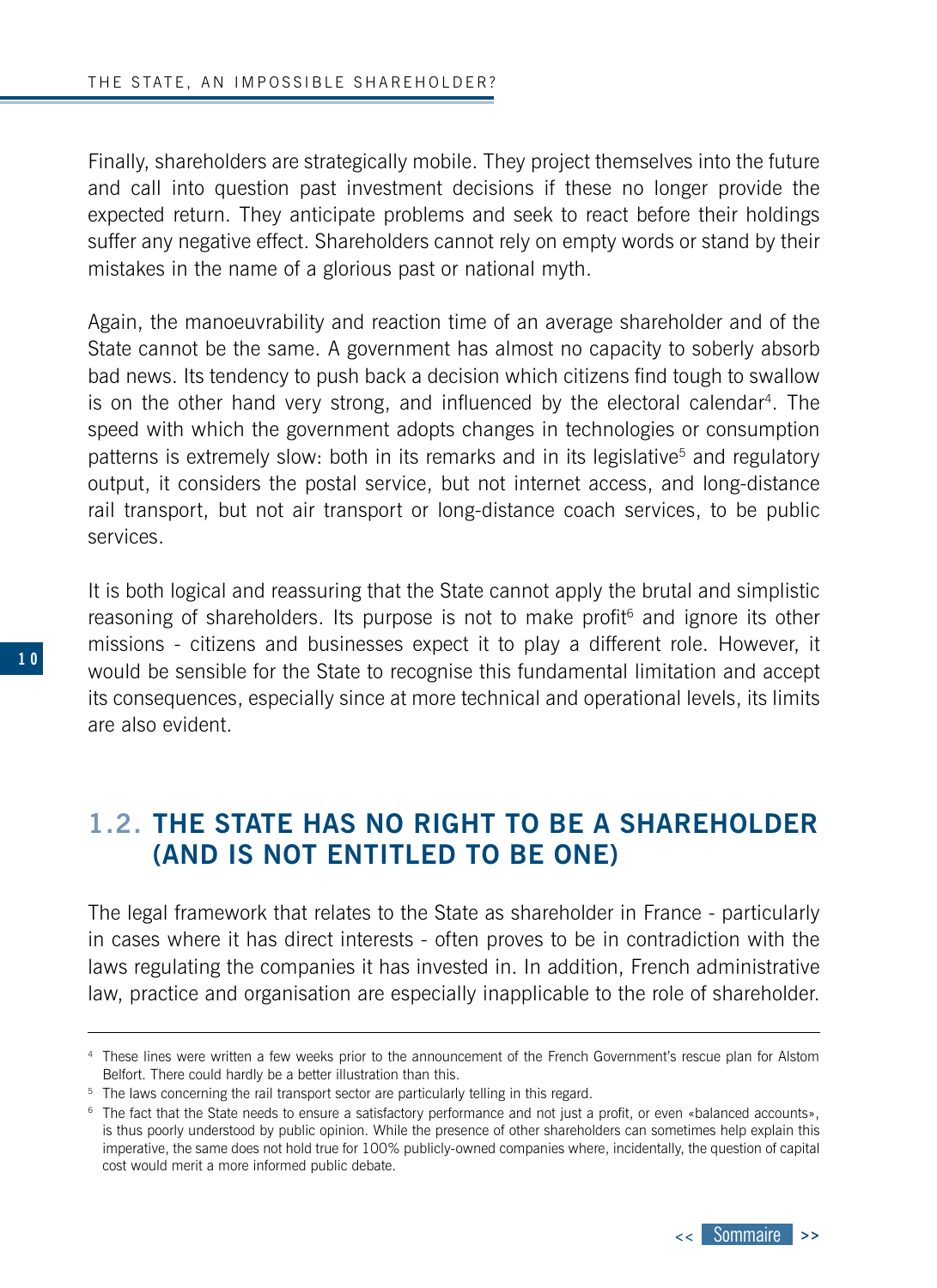Here we will not seek to make a full inventory of the legal tensions that exist between the public laws governing the French administration, and the corporate and financial market laws governing the activities of companies and their governance - a whole thesis would not suffice. Rather, we will proffer some examples to demonstrate the ways in which the two legal universes are often strictly incompatible.

The field of corporate governance is a fine example of the contradictions that ultimately weaken both the State and the company. The executive officers of companies controlled mainly by the State, including listed companies, are appointed by the Council of Ministers following Parliamentary approval, as is the case for the highest civil service positions within the government. Yet their role involves managing legal entities under private law, which in no way constitute a State-run agency. How can we justify calling into question the power that the Board of Directors has to appoint corporate executives (a power enshrined in the French Companies' Code)? No doubt by recalling the fact that unlike any other private shareholder, the State has limited itself (by means of a law concerning the democratisation of the public sector) to no more than one third of the directorial seats within a controlled company. A 2014 ruling removed this limit, but maintains the requirement that one third of the seats on the Board be reserved for staff representatives. In such circumstances - and given the obligation to maintain a reasonable number of independent directors when the company is listed - the State is reluctant to appoint more than half of the directors, is unable to ascertain their loyalty, and therefore cannot fully rely on the Board of Directors, as illustrated by the EDF Board of Directors' review of the Hinkley Point project. This example demonstrates how the rules applied to the State lead to the *tour de force* of weakening the State and then invoking special legislation in order to rectify the situation.

Another illustration of the incompatibility between the rules governing the State and those governing investments in listed companies is the handling of inside information. Stock market regulators are increasingly sensitive to the risks of insider trading, and therefore strictly regulate the holding and circulation of inside information7. In short, information must be accessed on a need-to-know basis, and this access must be traceable through daily insider lists which specify the nature of the information held. Insider information includes not only the company's results prior to their publication, but also its business plans and proposed Board nominations, not to mention the planned public decisions that could influence the behaviour of investors if they were

<sup>7</sup> See for example the European Regulation known as MAR (Market Abuse Regulation), effective July 4, 2016.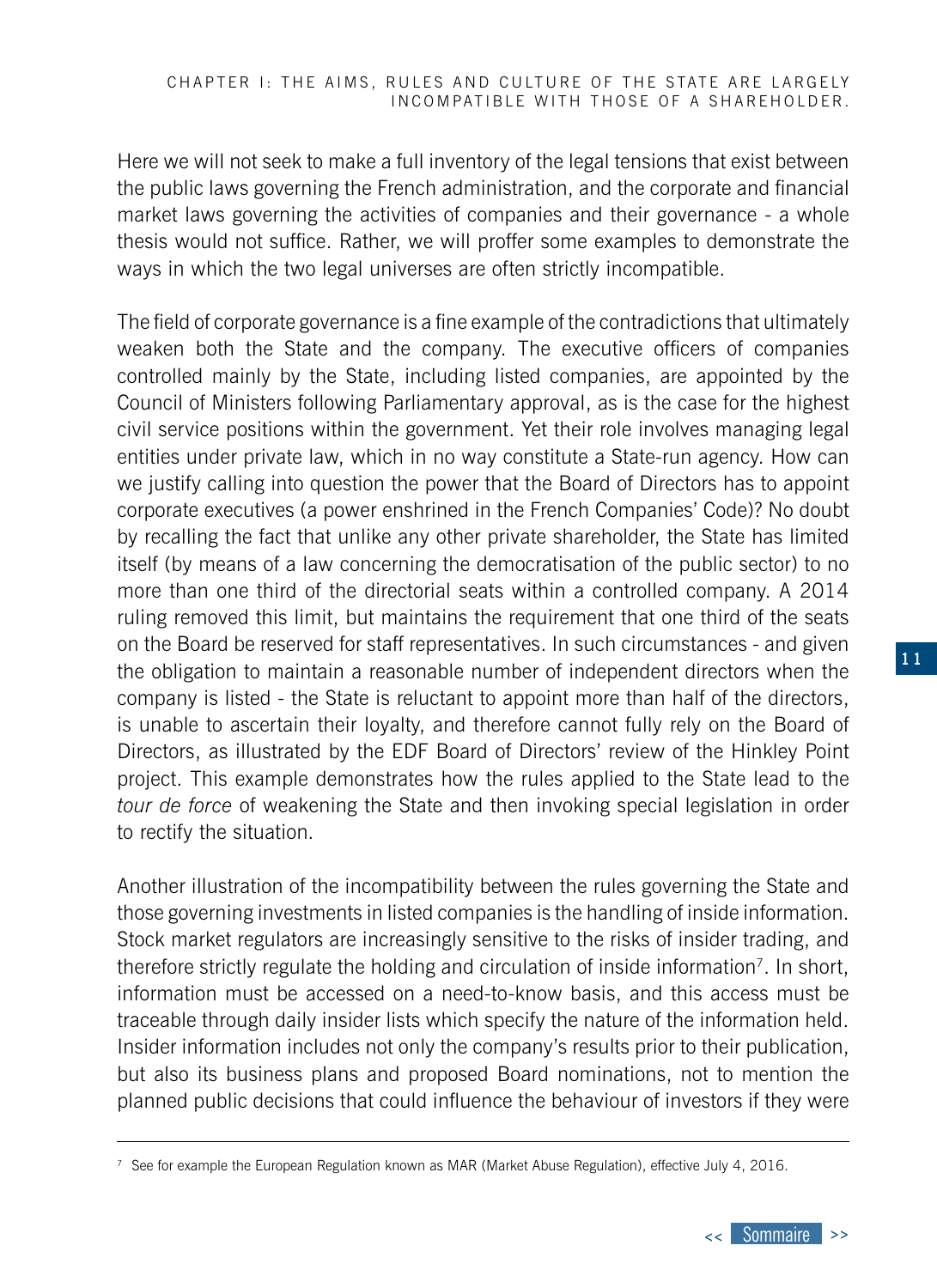in the know. Full compliance with these rules would require efforts to limit access to this information as much as possible. Yet this imperative is utterly incompatible with the functioning of the State, which requires information to be quickly transmitted up through the hierarchy, and which is organised such that information is automatically disseminated among a large number of people8. The State's administrative processes simply do not consider the rules of the stock market. This situation not only risks jeopardising the individuals who possess this information and work for the State, but also the corporate executives who have shared it with them. It also prohibits the shareholder from shifting assets, even beyond the closed periods imposed on directors. In practice, the question arises as to whether the State could ever shift its EDF securities at all, given its permanent access to inside information, both in regard to this company and to the regulation of the whole sector.

As for the European State Aid law, which is more well-defined since it frequently acts as an analytical framework for the APE, it also places a constraint on the State, keeping it from being a full shareholder. As a result of this law, the State is the only shareholder forbidden from acting as a prudent shareholder in certain situations. In cases where a company is experiencing difficulties, but a restructuring - including of its capital and debt - would allow it to bounce back and move forward, it can be very well-advised for a shareholder to increase the company's share capital, or for a third-party investor to come in and "disrupt" the business. As a matter of principle, the State is forbidden from doing so without first conforming to the requirements of the European Commission, which will oblige it to undergo a "prudent investor" assessment based on a fictional situation, since it is often prohibited from injecting additional funds to reduce losses, which a private investor could very well do. This assessment considerably slows down the action of the State as shareholder, and may even deprive the company of any chance of restructuring.<sup>9</sup>

Finally, setting ownership thresholds, in addition to being a particularly crude method, is another example of strict public regulations that severely penalise the companies to which they apply. It is a particularly crude method since everyone knows that the level of effective control over a company does not strictly depend on



<sup>&</sup>lt;sup>8</sup> When there are changes in management within a defence company, for example, this information will reach at the very least: 6 to 8 people at the State Holdings Agency (APE); 4 people at the Finance Ministry, including the Minister; 4 people at the Ministry of Economic Affairs, including the Minister; 4 people at the Defence Ministry; 2 or 3 people at the French Defence Procurement Agency *(Direction Générale de l'Armement,* or DGA); 5 people at the Prime Minister's offices, including the Prime Minister; 5 people at the President's office, including the French President - a total of almost 40 people.

<sup>&</sup>lt;sup>9</sup> The liquidation of Seafrance in 2012 is a good example of this type of situation.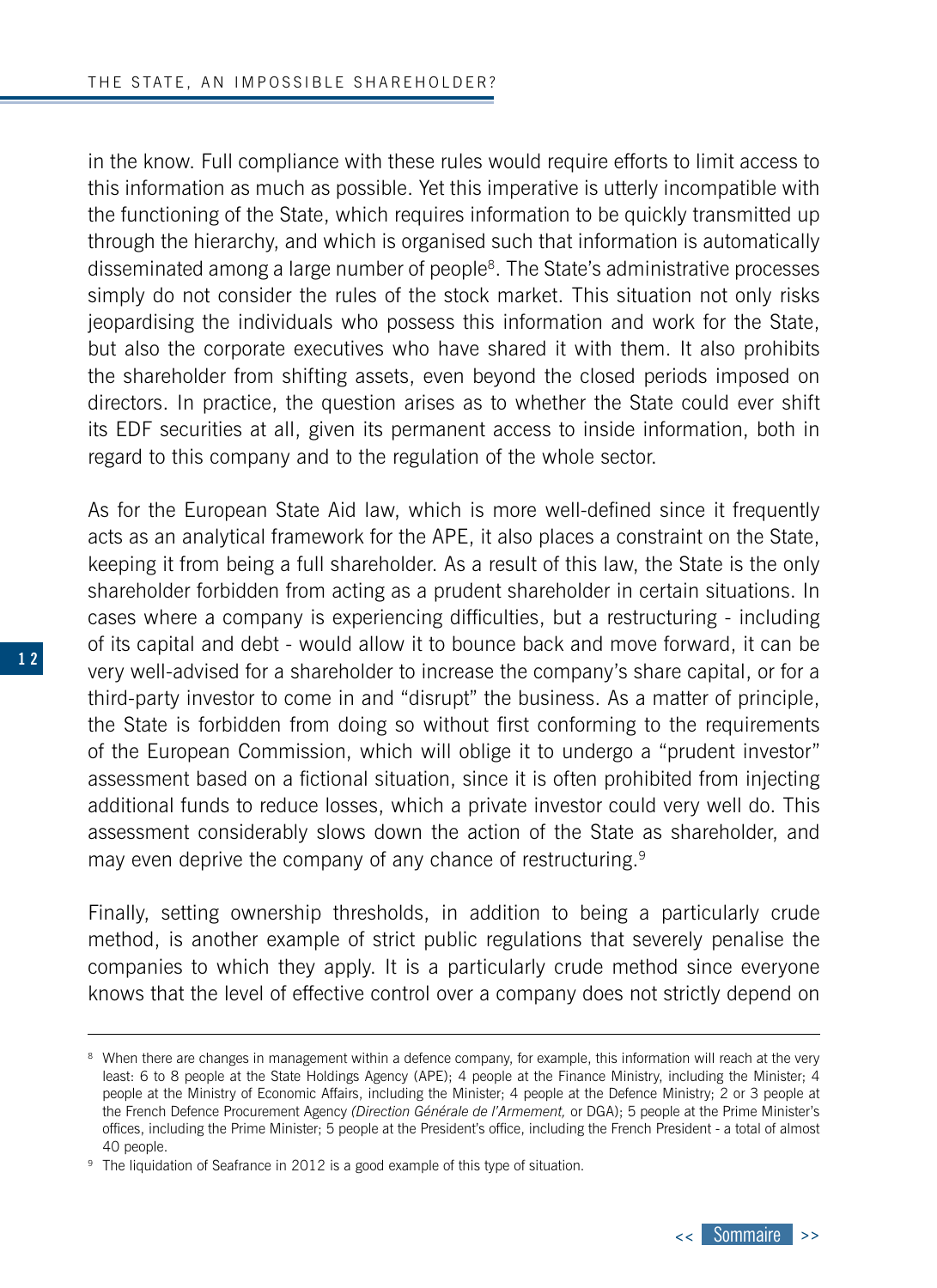<span id="page-12-0"></span>the rate of security ownership<sup>10</sup>. It penalises companies because it prohibits paper operations and even reduces their liquidity, leading both to deflation and an increase in volatility of the securities concerned<sup>11</sup>.

## **1.3. THE STATE DOES NOT KNOW HOW TO BE A SHAREHOLDER**

Being a shareholder is an ill-defined role with very fluid limits. From the hedge fund to the index fund, from passive shareholders who are content buying and selling without exercising their voting rights at the general meeting, to the exclusive shareholder who controls all of the strings of governance, and not forgetting the activist fund that relies on a small stake and a loud public presence, the scope and methods of intervention can vary a great deal. However, each shareholder must only intervene directly in corporate affairs when this action is in the best interests of the company.12

On this first point, the culture of the State, be it that of ministers or high-ranking officials, appears to sharply contradict these principles. In practice, since they are used to a system of top-down authority and supervision, and are pressured by the press and the public to intervene in the name of State action, public actors are unable to limit their influence to that of a shareholder. And when their voice is not heard because it is constrained by law or by a management conscious of its power, their authority is flouted in the eyes of the citizens. Are the inevitable accusations of being feeble and two-faced not a high price for the State to pay for the mere pleasure of pretending to control the future of a major French corporation? A particularly good illustration of this phenomenon is the very recent controversy over the closure of Alstom's Belfort site, which was amplified by the fact that the State controlled 20% of the voting rights (easily equated with direct holdings by most reporters).

<sup>&</sup>lt;sup>10</sup> The legislature highlighted this by making the 33% shareholding threshold in Engie equate to 33% of voting rights the effective control of a company indeed results from many other factors aside from the percentage rate of economic ownership.

 $11$  The stock market performance of CNP is a good example of this phenomenon.

<sup>&</sup>lt;sup>12</sup> Nobody would claim that Vincent Bolloré, a minority shareholder in Vivendi, does not involve himself in the management of this group and its subsidiaries. It should however be noted, from a formal perspective, that he was appointed Chairman of the group's Supervisory Board, which gives him a clear legitimacy: he is no longer acting as a shareholder but as a designated company representative. It seems difficult to imagine, if only because the law prohibits it, that the head of the APE, the main shareholder of Orange, could be named non-executive Chairman of its Board of Directors.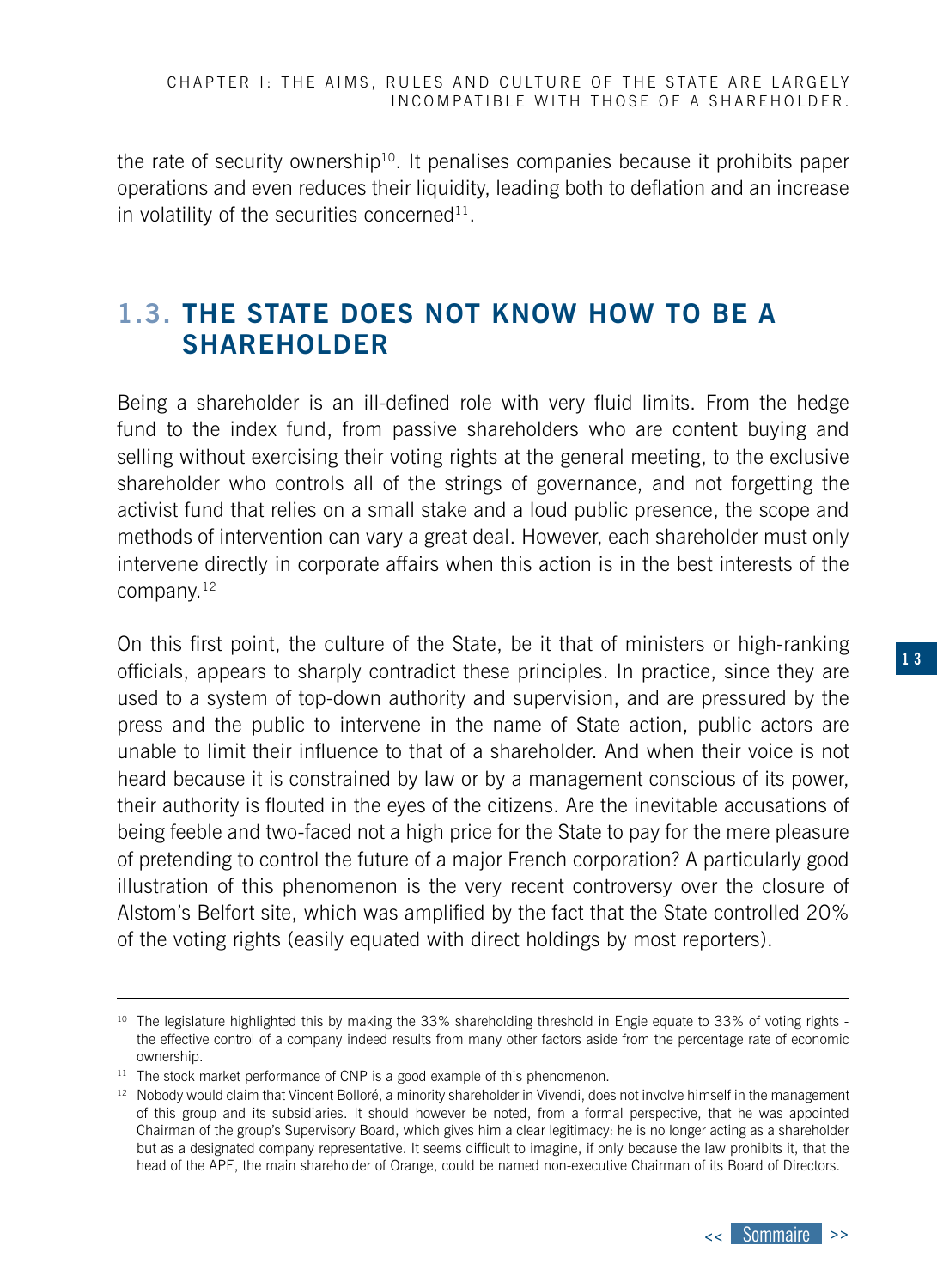Unable to limit itself to the role of shareholder (as is to be expected), and always tempted to interfere in corporate management, the State is also very often unfit to make swift and cool-headed decisions as an active shareholder must do. This is not the least of the paradoxes. What are the key levers available to an active shareholder? First, the power to appoint and dismiss executives, and, before resorting to this extreme step, the power to set their salaries. Second, the power to block or approve capital transactions. Finally, the power to yield its shares or securities to demonstrate its diminished confidence in the company's project. There is no need to debate the fact that yielding in order to display a loss of confidence is in practice not possible for the State (neither can it increase its stakes in the company to show its confidence in the strategic project). $13$ 

The State does exercise its power over capital transactions, but too often for the wrong reasons. Judging that it does not have the necessary funds to accompany a transaction, the State - even when it is not legally bound to do so - uses its influence to avoid capital increases, sometimes delays them with the risk of putting the company in a difficult position, and at other times prefers to block paper transactions to avoid diluting shares, thereby reducing the company's strategic options.

But it is through its relationship with corporate executives that the State's actions prove to be most harmful to its interests as a shareholder, since it can neither influence salary levels in order to align its interests with those of executives, nor to instantly penalise the latter when they fail to deliver the required results, or when they engage in a strategy without the support of shareholders. As far as salaries are concerned, the 2012 decree resulted in a paradoxical situation in which the executives of the largest State-controlled companies have no variable compensation, with fixed-rate salaries based on the authorised limit which is well below the lowest market rate $14$ . As for dismissal, this penalty is only very rarely applied, as political authorities can hardly take upon themselves what would appear to be a crisis of governance, preferring instead to wait until the normal expiry of the mandate. The difficulty is compounded by the multitude of governmental actors involved, each of

<sup>&</sup>lt;sup>13</sup> This essentially applies to the State as a direct shareholder, whether there is a rise or fall in share prices; in contrast, Bpifrace has, on many occasions, increased its shareholdings in companies which it deemed to have a significant valuation potential.

<sup>&</sup>lt;sup>14</sup> Furthermore, it may well seem legitimate for the public shareholder to have a doctrine regarding executive compensation and to use its power on the Boards to assert it. However, the need to resort to a decree in order to influence this matter reveals, on one hand, the State's lack of control on the Boards of companies where it holds a majority, and, on the other hand, a rigidity and lack of pragmatism that contradict with the expected behaviour of a responsible shareholder. The purpose of this regulation is clearly also to allow State shareholders to shun their responsibilities by hiding behind a text.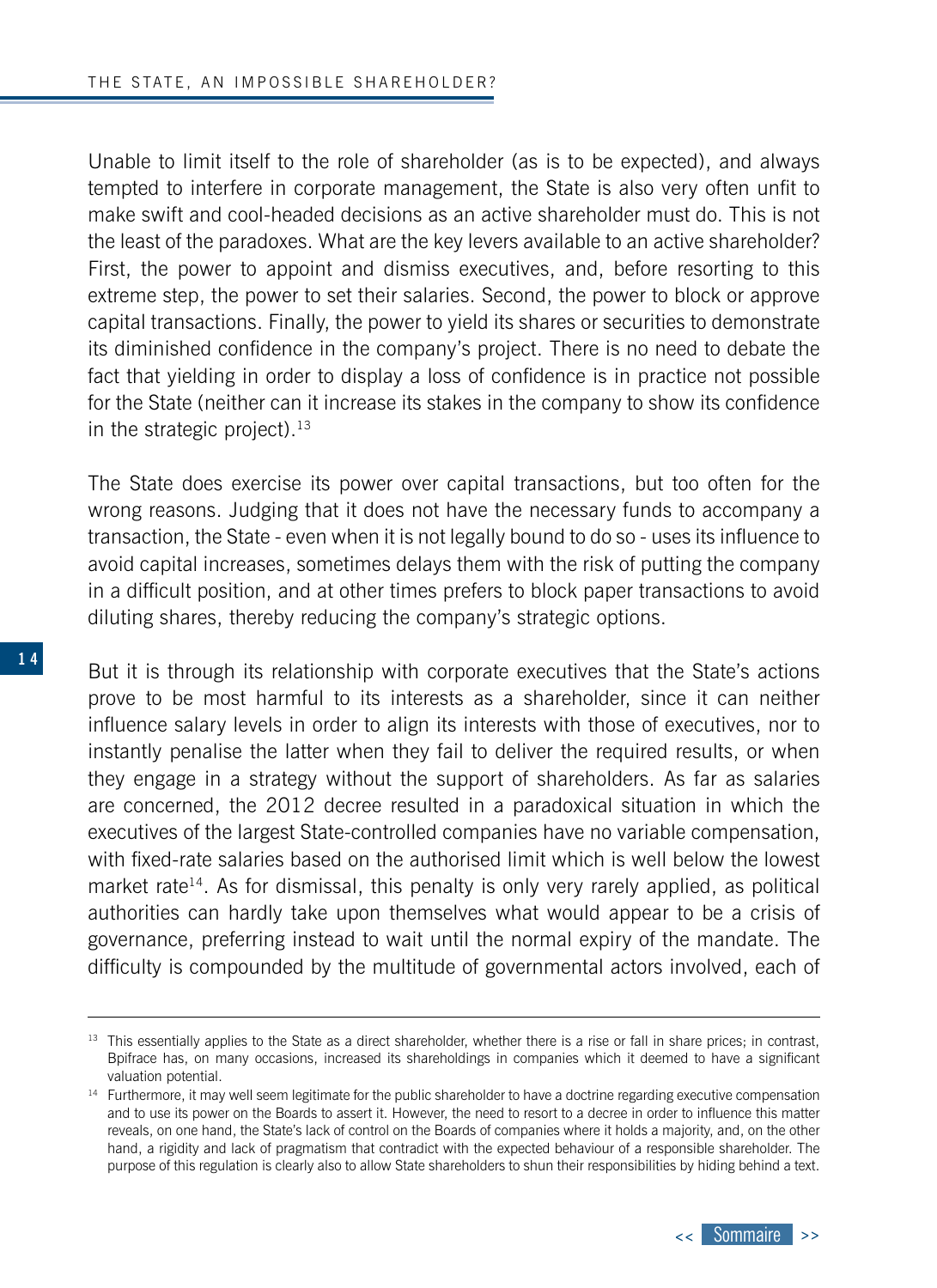whom nurtures direct relations with the company executives and holds frequently divergent opinions about them. Without a consensus, the *status quo* is often maintained at the expense of both the company and its main shareholder.

Another feature of the State that is strictly incompatible with the function of shareholder: absolute aversion to risk. The most common saying among the public administrators in charge is often: "we shouldn't give them cause for blame". This position is understandable, since every political and administrative authority, as well as the press, has expectations of the State which have no equivalent in the private sector. Asked to justify everything they do, politicians and public officials quickly find themselves paralysed. Since they fear being accused of selling off securities below their purchase price,<sup>15</sup> they wait until the price has completely collapsed without yielding. Since they fear not fully grasping the potential of a security whose value is growing, they postpone the decision to sell until the pendulum swings back and paralyses them yet again. Faced with ambitious mergers and acquisitions, the memory of old failures leads to greater caution, when in fact none of the people who could have learned from those failures are still present.<sup>16</sup> Shareholders must exercise judgment, consider their options, and act with the risk of making mistakes. But since their performance is evaluated in a wider context and over time, they do not have to justify each of their actions on a case by case basis, unlike politicians or public officials. As such, this feeling of being permanently in the spotlight paralyses public shareholders when they should in fact take action once the information has been absorbed, and leads them to make on-the-spot decisions which are not thought through and often detrimental in the long term.

The clocks of these two worlds are also deeply out of sync: the pace for the political and administrative calendar is set by electoral periods, while that of companies is based on performance cycles. This difference is well recognised. But it is not the most significant. The most important gap in perception is the sense of urgency related to funding needs. The company's cash resources represent its lungs: without them, death is at hand. Similarly, for listed companies, their instantaneously measured stock price is both a permanent indicator of investor confidence and, in the event of a collapse, an early warning of serious financial difficulties with potentially fatal consequences. In such contexts, corporate leaders cannot delay measures that

<sup>&</sup>lt;sup>15</sup> Or even at a lower rate than that previously reached, even if the securities were never purchased, or purchased at a much lower value.

<sup>&</sup>lt;sup>16</sup> The average length of a position within the EPA is around two years for investment managers, the linchpin of business analysis and performance as well as of transactions.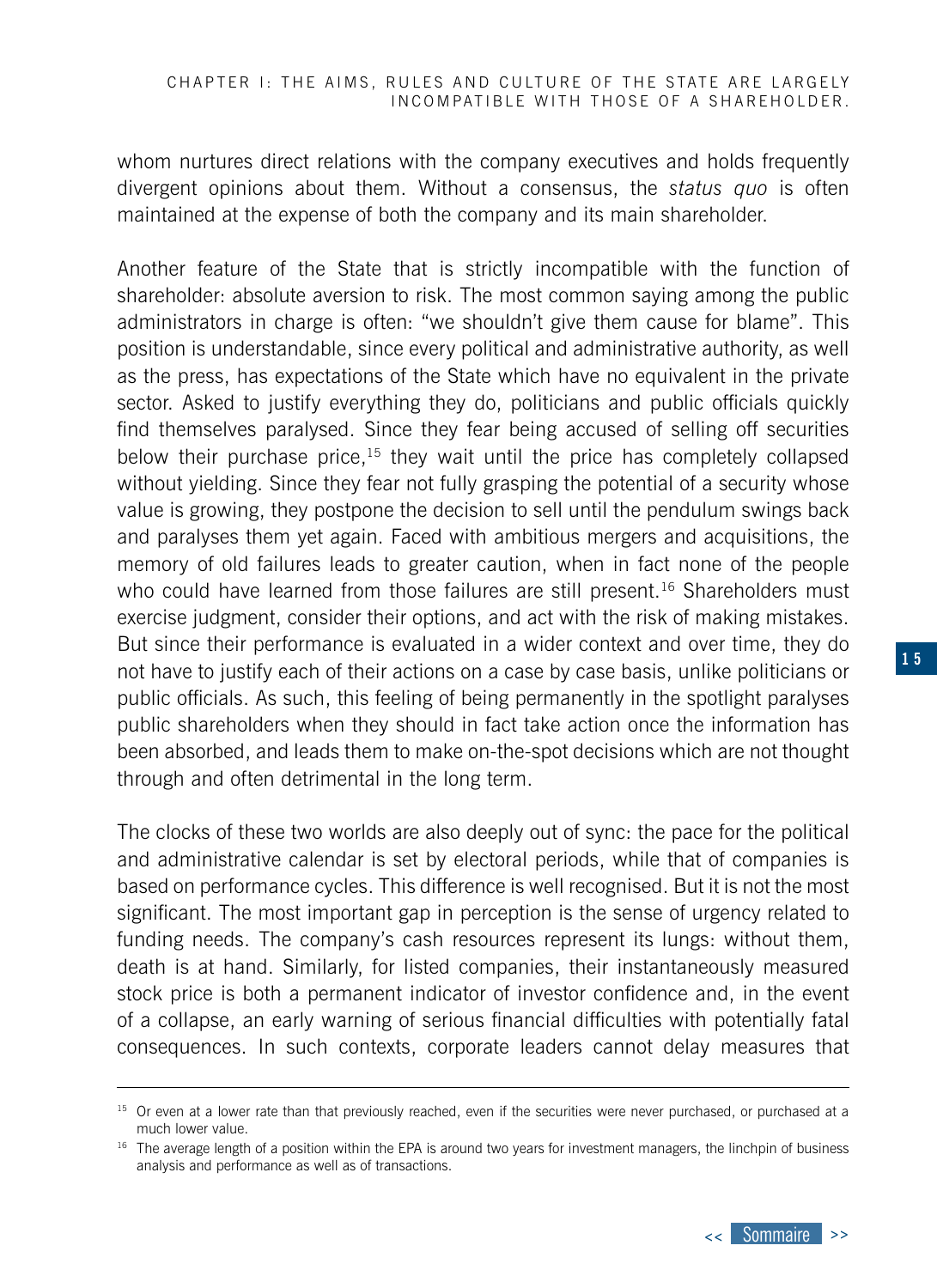they deem necessary, however brutal these may be. Yet no such decisions can be made by the world's top-rated States. Since resources appear to be infinite, the action time-line can stretch on forever.17 Procrastination therefore becomes the default mode of the public shareholder. Protected by the "implicit State guarantee" and its presumably proactive approach, companies with majority public capital are threatened by the same affliction - all the more reason for the State to give up its shares in order to incite them to tackle their problems while they still have a chance.

We could proffer many more examples of this cultural gap between the world of capitalist enterprise and the public sphere, and I will bring up just two more: the relationship to the law and the relationship to information, which in fact derives from the former.

Companies and those holding positions of responsibility within them take the law very seriously. Their personal and corporate responsibility can be brought into play, with consequences for both themselves and their shareholders. Everyone could bring up a few examples of corporate fraud or infringement, sometimes at a very high level, but these few trees must not hide the forest of individuals who never act without the advice of their legal department and, above all, who consider that a contract is binding, and that trust is the cornerstone of business relations. On the side of public authorities, the end often seems to justify the means, and circumventing the law or opportunistically modifying it are often seen as legitimate means of public action. How often are public officials summoned by the Minister or his cabinet to formulate new mechanisms in order to bypass existing legislation? In the same manner, a fundamentally divergent approach to contractual matters often leads public authorities to consider that their commitments are only binding to those who stand by them. From this perspective, a company's objection based on legal or contractual requirements comes across to the public shareholder at best as an act of bad faith, and at worst as insubordination. This is therefore detrimental to the State's relationship with the executives of publicly-owned companies.

This irreducible gap is highly apparent when it comes to the treatment of information, and in particular financial information. Listed companies cannot make things up as they please: the factual information they provide is probed, ex-ante, by auditors and market regulators under threat of sanctions, their projections are scrutinised



<sup>&</sup>lt;sup>17</sup> People may counteract with the examples of State intervention in favour of banks, or of the Obama administration's support of car manufacturers. Yet these cases are not convincing because the State was not generally a shareholder pior to the crisis.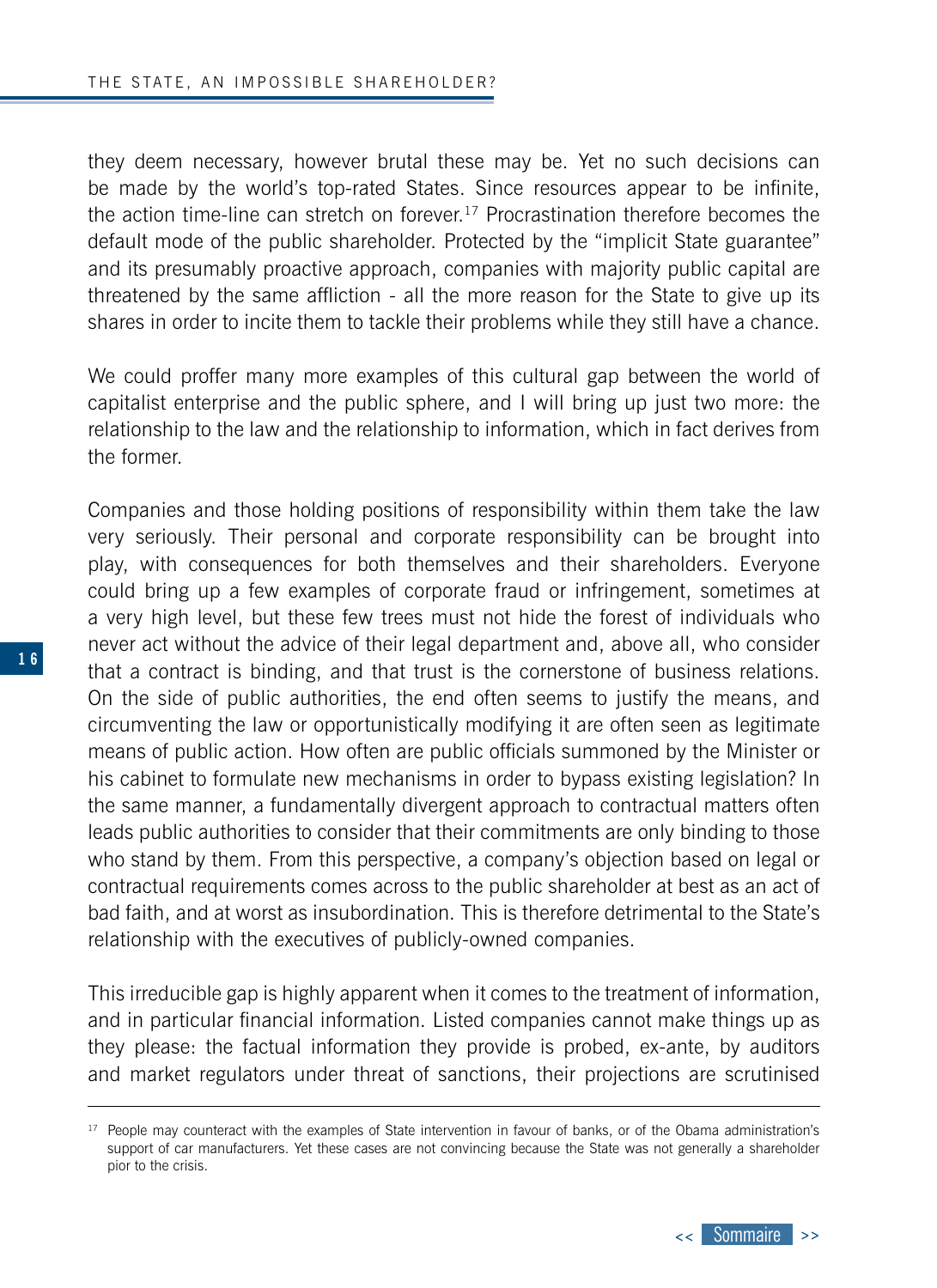<span id="page-16-0"></span>by analysts and, if their profit warnings do not come to pass, the market penalty is immediate. Nothing of the sort applies to the State and its Ministers who can, with no penalty other than ridicule, state what they like about the performance and prospects of the companies in their portfolio. Again, the hiatus between corporate executives and the public shareholder can prove to be colossal, and declarations made by public authorities, taken literally by the markets, can have an instant and significant impact on a company's value.

## **1.4. THE STATE WILL NEVER BE CONSIDERED A NORMAL SHAREHOLDER**

The last obstacle, and by no means the least, that the State faces in its role as shareholder is the fact that, whatever its actions and however closely it conforms to the rules of corporate governance, it will never be considered by the other stakeholders as a normal shareholder.

As a result, corporate governance is disrupted and its strategic capacities are undermined.

Within governing bodies, the State is never seen as a normal shareholder, and its representatives on the Board are judged on two fronts: on the one hand, independent shareholders and those representing other shareholders see State representatives as puppets<sup>18</sup> subject to unpredictable political instructions<sup>19</sup> and without the necessary legitimacy; on the other hand, staff representatives constantly challenge them on the grounds that the State should be defending something other than the profit motive.<sup>20</sup> And a strange phenomenon exists: the mere presence of a State representative on the Board most often leads independent directors to withhold any criticism of Management and instead express solidarity with it and against the State. This is simply explained by the fact that the public representative inevitably expresses a view which is not (or barely) compatible with the company's best interests; this then leads the independent shareholder - often ideologically predisposed - to defend the company against the Predator State.

<sup>&</sup>lt;sup>18</sup> Since being equipped with Blackberries during Board of Directors' meetings, APE heads have all received direct instructions from the ministerial cabinet regarding the position they should take.

<sup>&</sup>lt;sup>19</sup> For example, consider the successive and contradictory positions taken by the State in relation to the governance of the Thales group in 2014 and 2015, which even led to the postponement of a general meeting.

<sup>&</sup>lt;sup>20</sup> It is thus significant to note that employed SNCF directors have always expressed their opposition to rate increases, calling for "a different transport policy".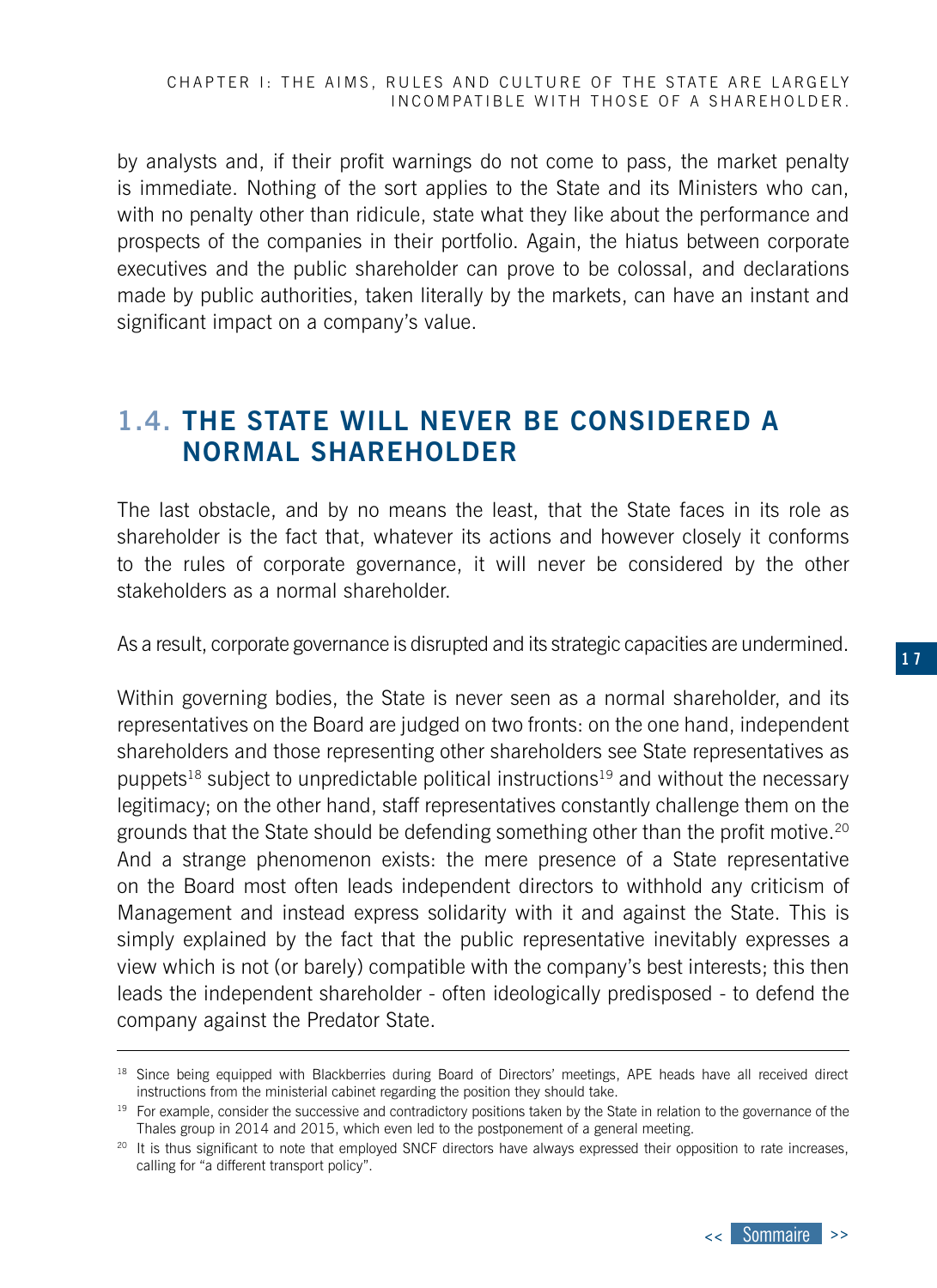**1 8**

Two phenomena greatly contribute to the weakness of these public representatives. Firstly, for statutory reasons, many administrations absolutely insist on having representatives present, but do not know what role they should play. These individuals therefore see themselves more as the eyes and ears of their administration than as members of a Board responsible for the company's corporate interests. Secondly, there is an excessive turnover, which means that State representatives do not have the time or experience needed to develop sufficient personal influence within the Board.

In practice, this sometimes leads to a very split Board and prevents a double consensus from being reached - between Board members, and between the Board and Management - which is central to good business operations. The companies facing this challenge are therefore intrinsically more fragile and less able to respond to difficult circumstances.

Adding to this, because the publicly owned company is a demigod, the labour force power balance strongly limits the possibility of any new compromise. Since the company is perceived as not risking anything, employees are not willing to concede on any level. $21$ 

From a strategic perspective, State shareholdings also prove to be a frequent obstacle in implementing strategic transactions with foreign companies and familyrun businesses.

Often, private shareholders see the State as blocking the whole system, and refuse to accept it, even indirectly, as a shareholder. $22$ 

Moreover, foreign governments are more wary of cross-border transactions when the French State is among the shareholders<sup>23</sup>. The French State dreams of using its position as shareholder in large French groups to encourage more corporate partnerships within Europe. Yet we might legitimately consider that this State influence is in fact a foil that sometimes keeps such partnerships from forming. We may recall, for example, that the EADS merger only succeeded because the French government agreed to dilute its shareholdings in the joint venture for the benefit of private shareholders, a strict requirement on the part of the Germans.

<sup>&</sup>lt;sup>21</sup> The State's shareholdings in SNCM undoubtedly delayed the inevitable restructuring of the company, much like its shareholdings in Air France are seen by many internal and external observers as preventing a consensus on the degree of necessary restructuring.

<sup>&</sup>lt;sup>22</sup> Bpifrance executives can testify to the fact that family shareholders refuse its support capital for fear, for example, that the public shareholder may restrict their remuneration policy.

<sup>&</sup>lt;sup>23</sup> It is thus likely that the US gave its authorisation, through CIFUS (the Committee on Foreign Investment in the United States), for the EADS-BAE merger on the condition that the French State significantly dilutes its shareholdings in the new group.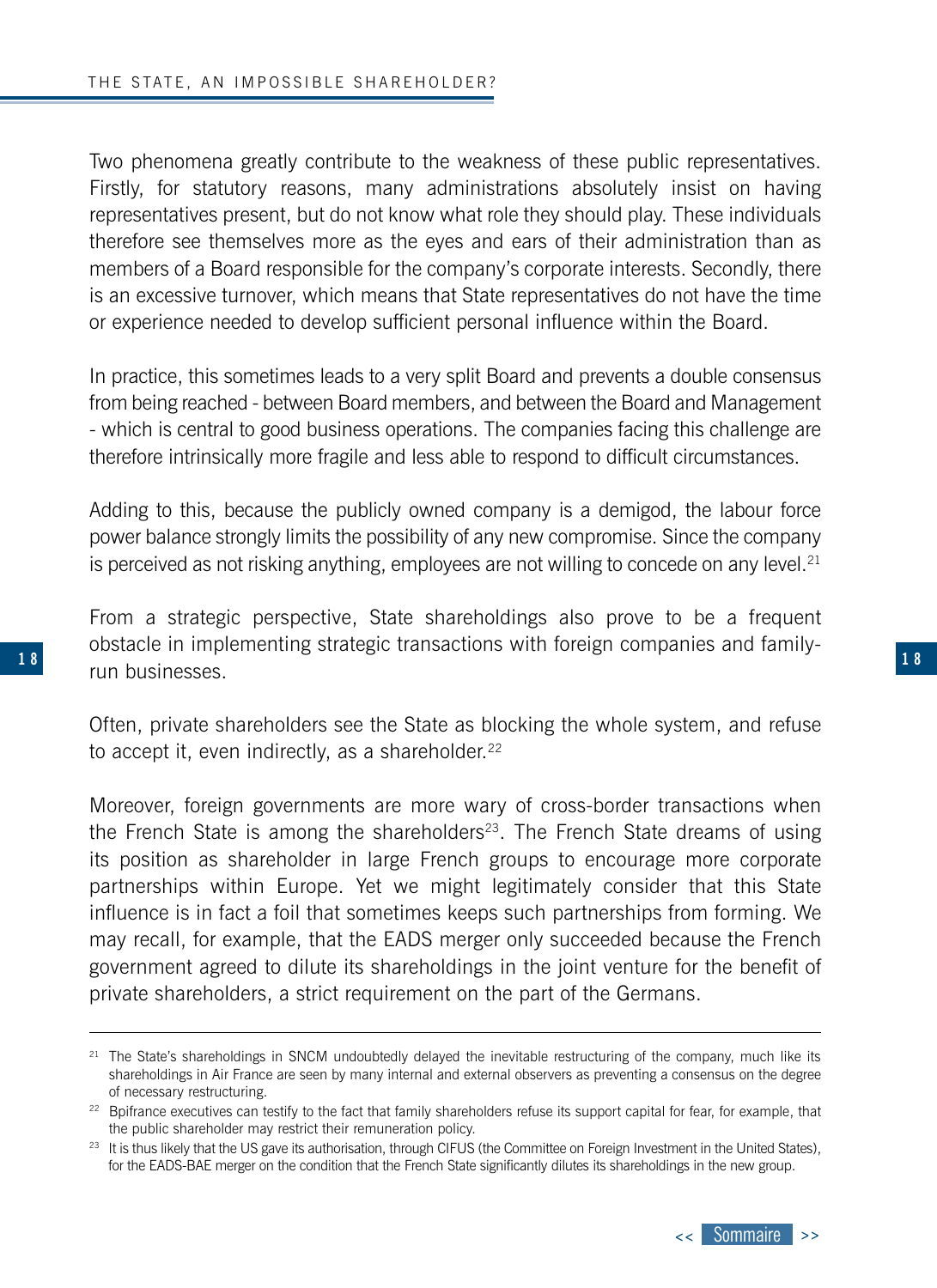## **CHAPTER II**

<span id="page-18-0"></span>THE STATE MUST LIMIT ITS INTERVENTION AS A DIRECT SHAREHOLDER TO A FEW SPECIFIC SITUATIONS AND CONSIDER RELYING ON OTHER MORE RELEVANT MEASURES TO INFLUENCE INDUSTRIAL POLICY.

Since the State is obliged, by its very nature, to delay its actions, reduce companies' strategic options, disregard corporate interests and disrupt corporate governance, it can hardly claim that its shareholdings in commercial companies serve the national interest, considering the extent to which the disadvantages outweigh any barely visible benefit. It must therefore give up its role as shareholder as far as possible, since this role necessarily clashes with its other missions, and since its officers both at the political and administrative level - are neither prepared, nor equipped, nor often seen as legitimate by other stakeholders.

**1 8 1 9** to an independent entity, since many of the incompatibilities highlighted above The issue would be slightly different if the State delegated its management would disappear or be significantly reduced. This is especially true for minority shareholdings.

> However, for majority shareholdings, and especially for exclusively controlled shareholdings, delegating control would likely not be fruitful. In such cases, a distinction would have to be made. On the one hand, there will be companies that constitute a State agency, whose ownership and control will have to evolve to reflect an increased public liability. On the other hand, the State will need to immediately or gradually give up its shareholdings in certain companies, after "transferring" to a delegated management entity.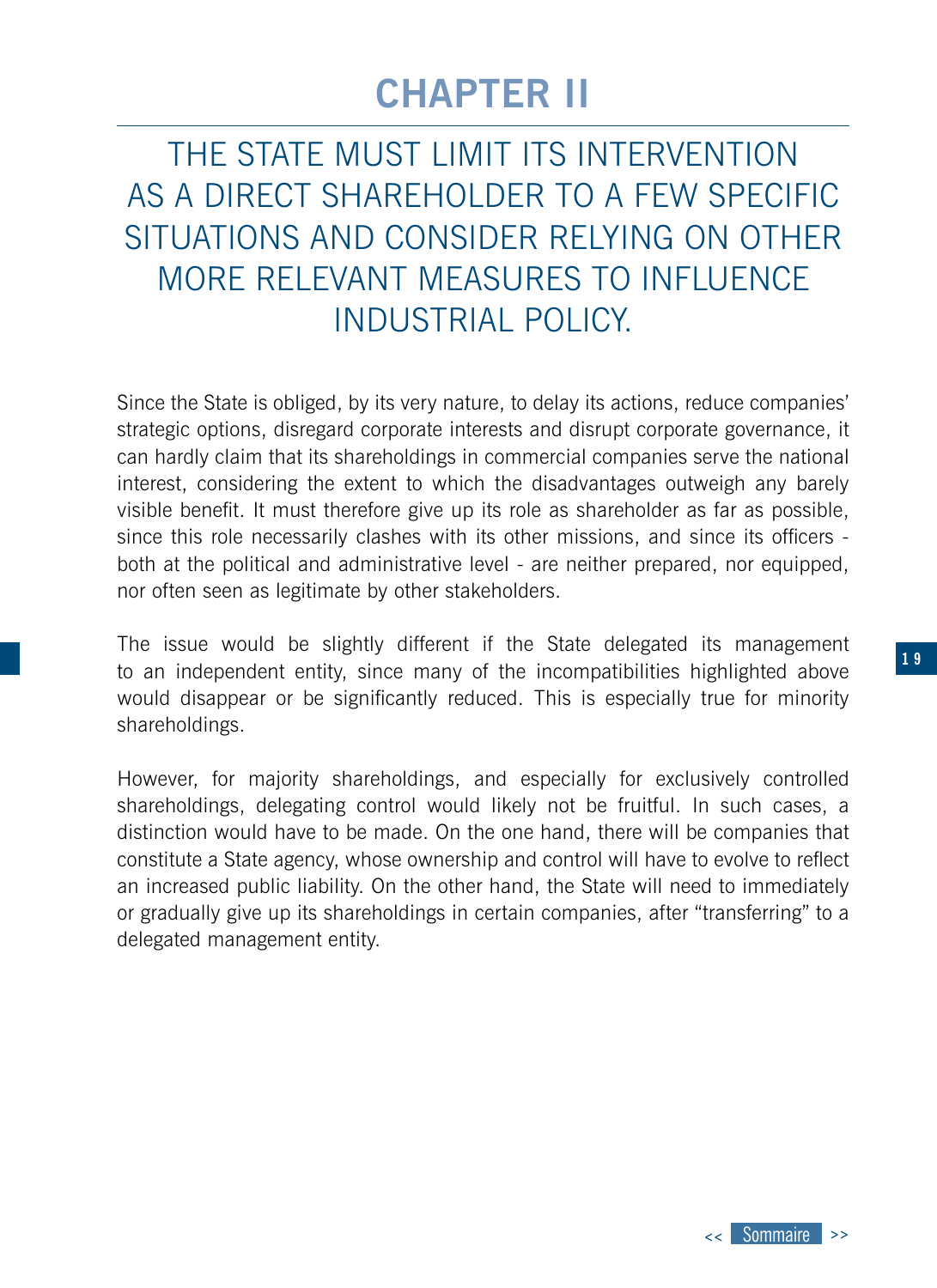## <span id="page-19-0"></span>**2.1.THE STATE MUST GREATLY REDUCE THE SCOPE OF ITS PORTFOLIO AND FOCUS ON THE ENTITIES THAT REFLECT A PUBLIC SERVICE RATHER THAN A CAPITALIST APPROACH**

Given its inherent inability to correctly perform the job of controlling shareholder, the State must limit itself to permanently controlling only certain companies which, in reality, cannot be fully considered companies at all.

By this we mean entities that in fact resemble public agencies due to three main characteristics: firstly, they provide services that are considered to be public services, and are *de facto* (or *de jure*) largely monopolies; secondly, the involvement of political and public officials - a permanent and almost daily reality - affects their management and their financial balance; and lastly, most of their resources come from (or will come from) taxpayers rather than clients, which, on a structural level, does not make them particularly cost-effective entities.

The SNCF's domestic activity, the RATP, and French public broadcasting clearly fall into this category.24 We could also question whether the many restrictions imposed upon certain other activities and companies in France do indeed affect their costeffectiveness in the long term.

In these cases, I believe that the State should exclude all minority interest - even public ones -, exclude listed companies, and establish a way of governing which gives it a clear and direct control over the companies' governance bodies. It can notably do this by slightly reducing the influence of employee representatives and maintaining the same level of independent shareholders.

Nevertheless, in order to maintain a relationship similar to that between a parent company and a fully owned subsidiary, the status of these companies/agencies will need to ensure that their executives have the necessary degree of autonomy over everyday operations. A useful means to achieve this could be the French public enterprise status (EPIC). However, it must be recognised that the governance rules of a public limited company provide more protection and are therefore more frequently chosen, and that the financial discipline imposed by the French Commercial



<sup>&</sup>lt;sup>24</sup> The case of Bpifrance is rather different, since it is indeed the State's "development arm", but its joint ownership, and especially the fact that it is subject to governance constraints imposed by banking regulations and monitored by the ECB, protect it from the ambiguities and interference observed within industrial and service sector companies/agencies.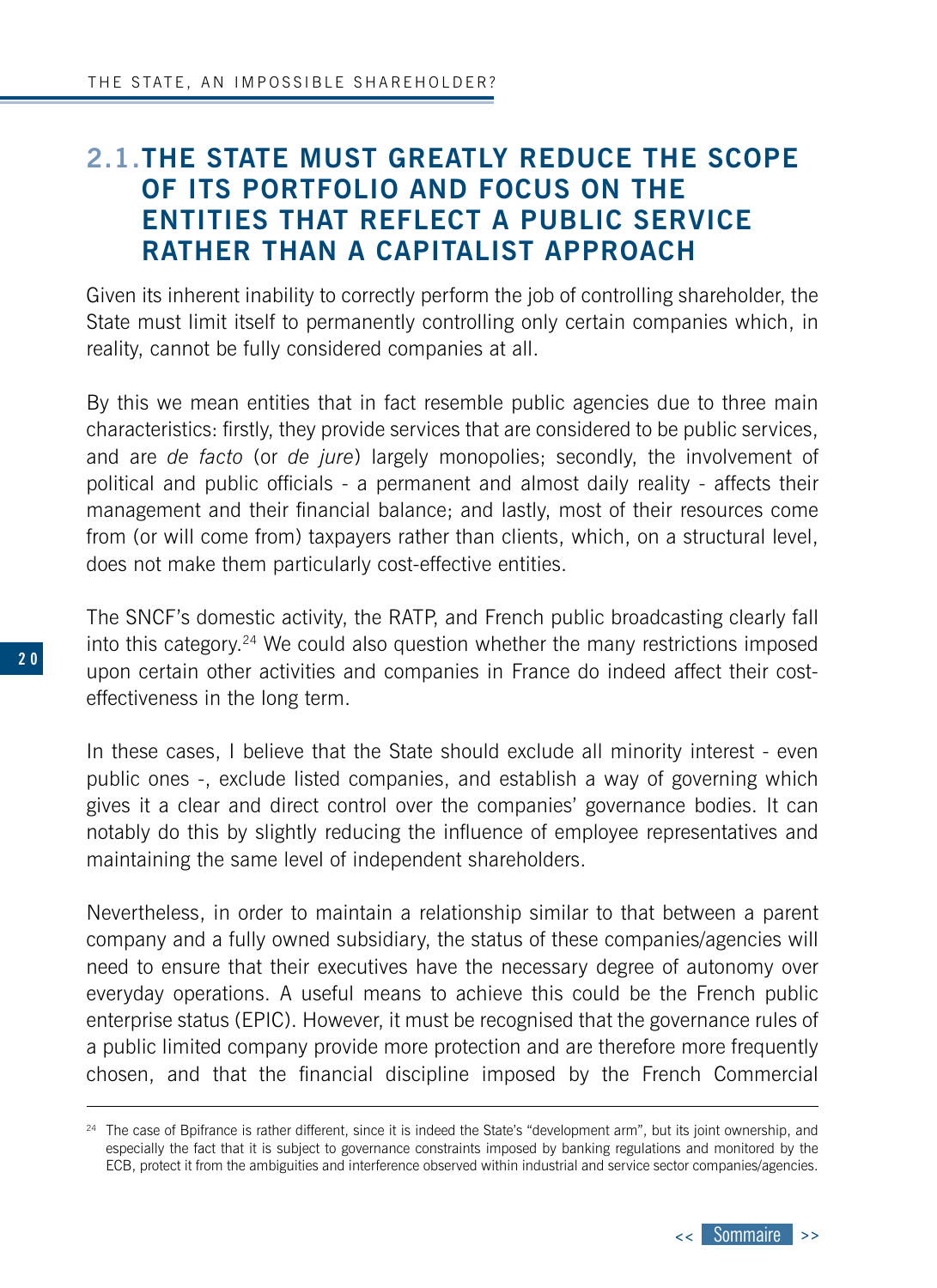#### CHAPTER II : THE STATE MUST LIMIT ITS INTERVENTION AS A DIRECT SHAREHOLDER TO A FEW SPECIFIC SITUATIONS AND CONSIDER RELYING ON OTHER MORE RELEVANT MEASURES TO INFLUENCE INDUSTRIAL POLICY.

Code necessarily offers an advantage to the State as owner, protecting the current leadership from a permanent temptation to "misuse corporate assets".<sup>25</sup>

The need for the exclusive controlling shareholder to speak with a single voice should also be fully recognised. The only institutional solution would be to place the steering and control bodies of these companies/agencies under the auspices of the Prime Minister, thereby guaranteeing that the position adopted is clearly that of the State and its agencies.

Last but not least, it is necessary to integrate the entire debt of State-controlled agencies/companies into the public debt, reflecting the Maastricht debt level, and acting as the British Treasury has always done. This must be undertaken in order to recover France's real Public Accounts, to reduce tensions between executives and shareholders related to the ongoing temptation to make these agencies/companies levers for the reduction of the public budget, and to hold the State accountable. As long as this is not done, none of these agency/company leaders will have a clear sense of direction, nor will they be able to stand their ground against corporate ownership, and the transfer of public debt $26$  to the next generations will continue on an even greater scale.

Aside from these agencies/companies, there is only one possible justification for maintaining a public shareholding: the "bailout"27 of financial, industrial and service companies whose bankruptcy would have an intolerable impact. This is well known and indeed accepted by EU rules. We shall not expand further upon this topic here, except to say that once bailed out, these companies should not remain under the exclusive and direct control of the State.

Monopolies do not seem a sufficient justification for public ownership, since their management is only temporarily handed over as part of a concession. Most public

 $25$  The following are two examples of what might be termed misuse of corporate assets within a public limited company: first, forcing SNCF Mobilités to acquire material that it did not need (with much of the TGV (fast train) fleet having been subject to an accounting write-down, from an economic perspective we can see that SNCF Mobilités now has a large surplus fleet); second, forcing SNCF Mobilités to sign an onerous public service contract for TET (regional train) operations.

<sup>&</sup>lt;sup>26</sup> The question of whether the SNCF and RATP debts are legally "public" is largely misleading, and ignores the issue of whether or not these entities are explicitly or implicitly guaranteed by the State. The conditions under which they borrow - when in fact their economic fundamentals should not allow them to access such conditions, and should even deny them any access to liquidity - is objective evidence that investors consider themselves to be lending to the State when they lend to these entities. No doubt that a deficit on the part of the RATP or SNCF would be considered a deficit on the part of France, which would impact the conditions of French sovereign debt.

 $27$  The term is used here in its wider sense, and not only as concerns the EU.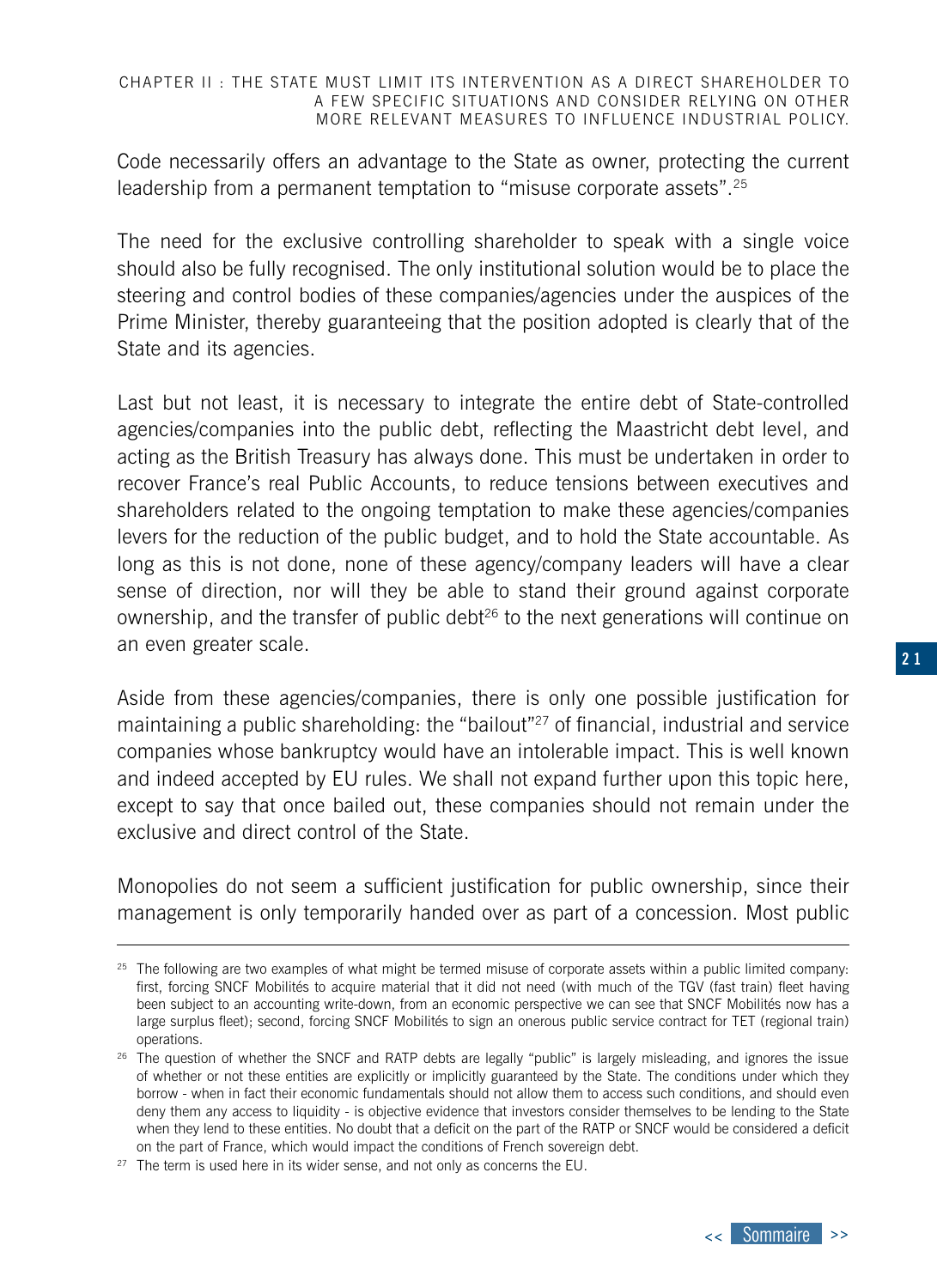<span id="page-21-0"></span>monopolies can be structured in this way, without being controlled through public shareholdings (the State retains control by setting the terms and conditions of the concession).28

As for the other reasons mentioned as part of the doctrine of the State as shareholder.<sup>29</sup> they either appear to be the result of an ex-post rationalisation, or to only apply for a limited transition period.

In any event, and except for agencies/companies, they do not justify the control, let alone the direct control, by a State department. Delegating management would prove to be a much better option, since it would reduce the number of barriers faced by a professional shareholder.

### **2.2. EXCEPT IN THE CASE OF AGENCIES/COMPANIES, THE STATE MUST STOP ACTING AS A DIRECT SHAREHOLDER AND INSTEAD DELEGATE MANAGEMENT TO A THIRD PARTY WHICH IS NOT INFLUENCED BY POLITICAL MATTERS ON A DAILY BASIS**

After yielding corporate control in cases where full State control is not justified, the State should transfer/bring all of its minority shareholdings to a delegated entity under its control, and act solely through this intermediary. It should also remove all purely symbolic legislative thresholds, and deal with the few existing monopolies either by breaking them apart in the rare cases where this is possible, or by restructuring them into franchises.

An organisation that can undertake this mission already exists and is called Bpifrance. Its governance system allows its Management to have the necessary operational autonomy, while strategic decisions are closely monitored by its shareholders (or rather its shareholder since the Caisse des Dépôts is a public body).



<sup>&</sup>lt;sup>28</sup> However, a low level of State shareholdings could be conceivable, coupled with a presence on the Board to make up for the varying amount of information held by those with different share percentages. Other mechanisms are also possible, such as the presence of a Government Commissioner for instance.

<sup>29</sup> Document available in French on the APE website: *"Lignes directrices pour l'État actionnaire".*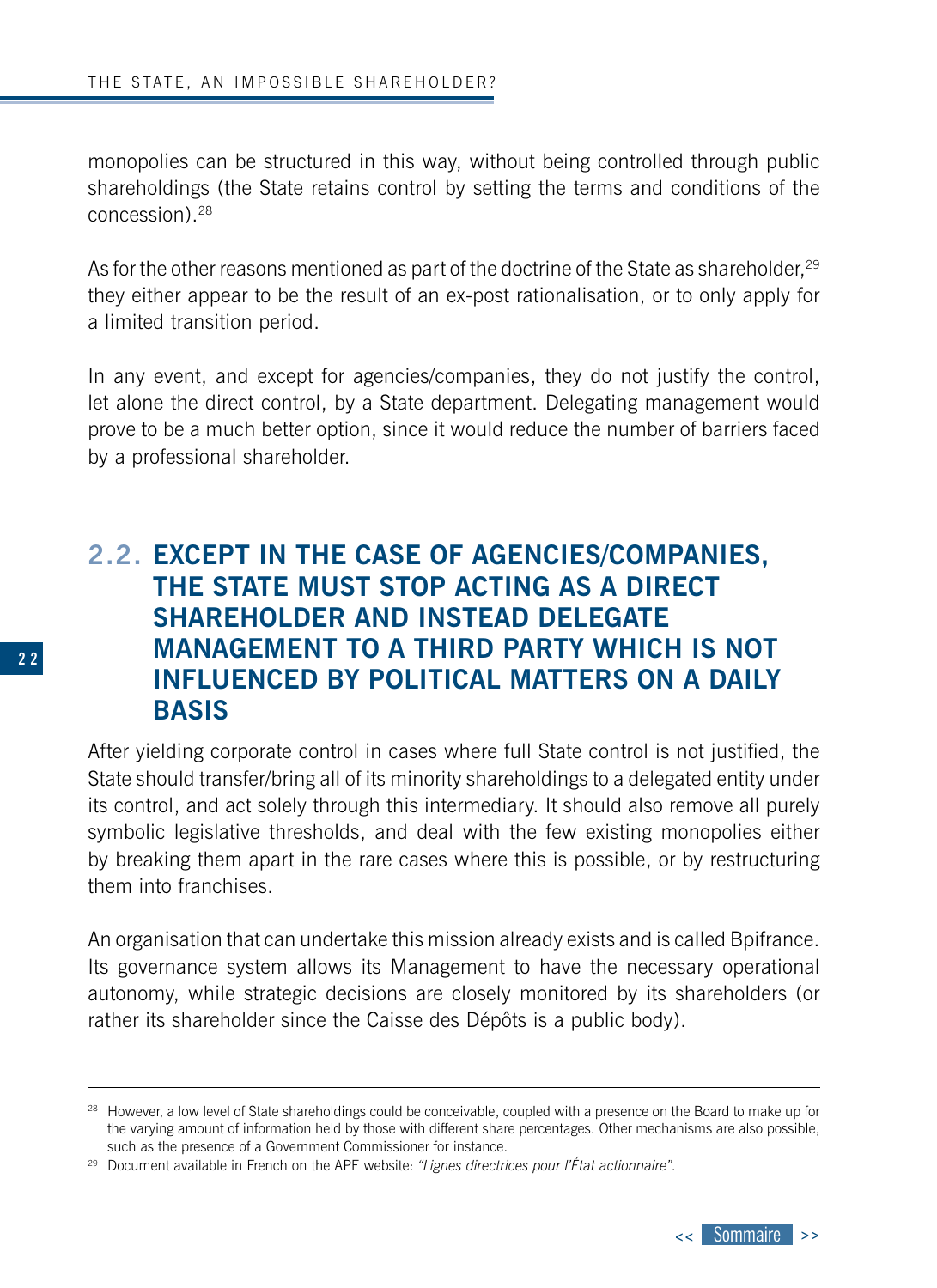#### CHAPTER II : THE STATE MUST LIMIT ITS INTERVENTION AS A DIRECT SHAREHOLDER TO A FEW SPECIFIC SITUATIONS AND CONSIDER RELYING ON OTHER MORE RELEVANT MEASURES TO INFLUENCE INDUSTRIAL POLICY.

Bpifrance is not directly subject to the rules which encumber the State's capacity for immediate action. It employs a sufficient number of professionals and is subject to banking regulations which limit many of the risks outlined above. By statute, the employees of Bpifrance are not involved in public decisions, avoiding any conflicts of interest.

Finally, Bpifrance is structured and equipped to monitor and measure the performance of its shareholding management. This is absolutely not the case for the APE, whose indicators, established by the French legislation governing Finance Laws (LOLF), are of little significance.

With Bpifrance in the management seat, the State would in no way be deprived of its dividends or proceeds from disposals. One could also question whether using these flows to replenish the general budget is appropriate, when the ownership of moveable and immovable French assets is probably the only equivalent to a small gas or oil annuity that French citizens can boast of. Would it not be better to confine this capital and utilise its yields to prepare for the future, rather than to mitigate our national inability to control public deficits?

A new public holding company could of course be established to replace the APE, but how could such a doubling-up be justified when the new listed portfolio would only be composed of minority shareholdings, and when an interdepartmental APE would still be supervising the agencies/companies?

Finally, we should not dismiss the role that companies/agencies can play as subholding companies within their sector: since they are further removed from political issues, they face less interference and fewer conflicts of interest. It is important to note that without SNCF shareholdings in Geodis, and without those of la Poste in GeoPost, today there would probably be no more French actors in large-scale logistics management.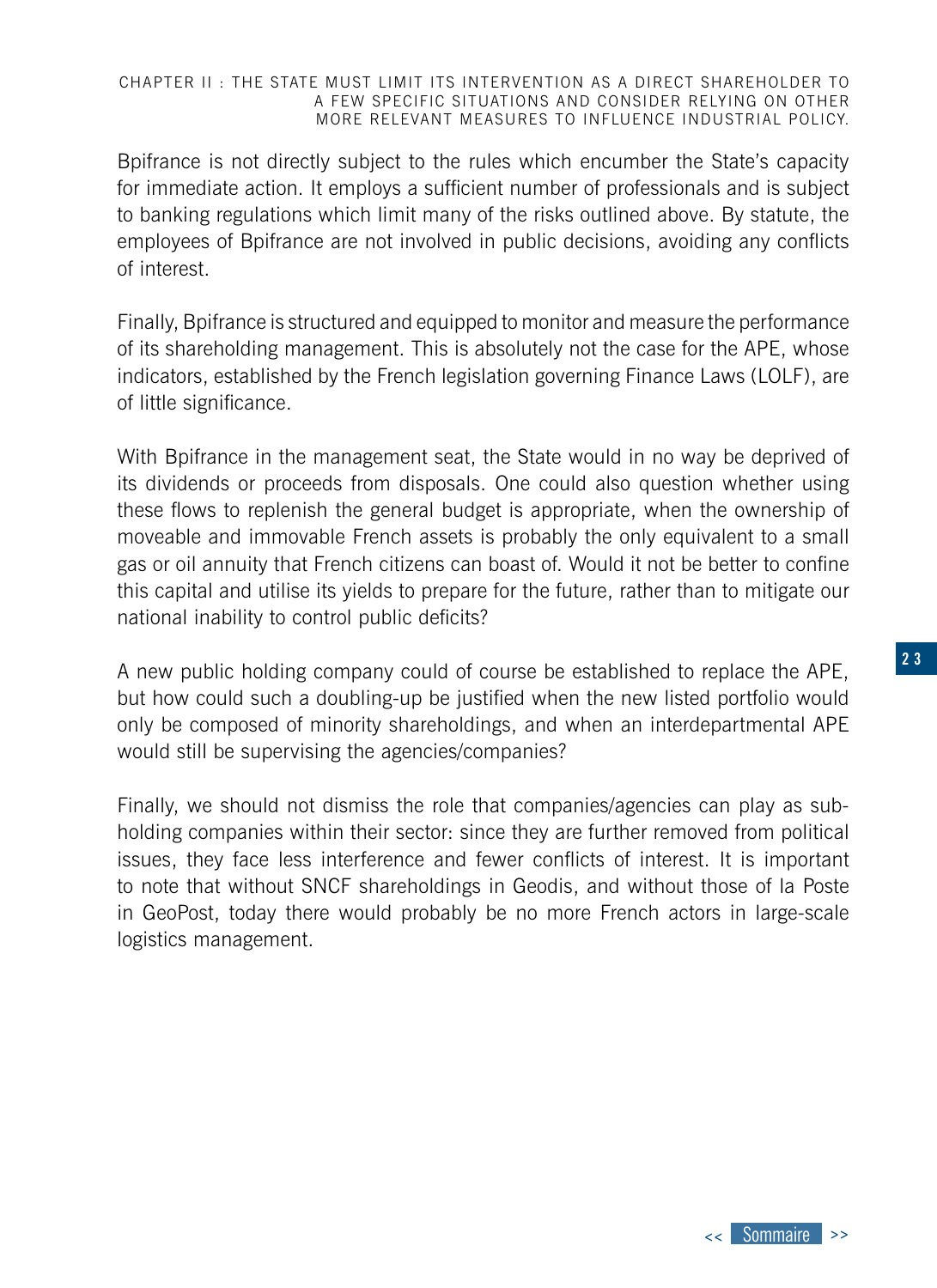### <span id="page-23-0"></span>**2.3. RELY ON TOOLS OTHER THAN SHAREHOLDING - AT THE NATIONAL AND EUROPEAN LEVEL - TO ACHIEVE ITS STRATEGIC, INDUSTRIAL AND SOCIAL OBJECTIVES**

The State as shareholder has many non-economic objectives. Nevertheless, we can attempt to group them into a few broad categories and to examine, without purporting to do so exhaustively, the measures that the State relies on, or could rely on, in place of public shareholding.

**a. Protecting strategic interests against** the stranglehold of foreign powers. This is the logic which is ostensibly used to justify maintaining public shareholding in Airbus, Thales, DCNS, STM and Safran. Yet there are counter-examples of French companies that are just as essential for France's national defence and security, such as Dassault Aviation or ATOS since the acquisition of Bull, and in whose capital the State has virtually no influence. It should also be noted that many States, foremost among them our most important NATO allies - the United States and Great Britain -, feel absolutely no need to be shareholders in their military suppliers.

In this area, strengthening the existing legislative and regulatory mechanism, and elevating it to a European level in order to avoid suspicions of protectionism from Member States, would not mean desisting from financial relations with non-EU countries. Employing the wide array of methods already used by the US executive (like "proxy boards"30 for example) would be as effective as holding capital.

Moreover, greater thought should be given to the idea of relying on French controlling shareholders, whether family or institutional, as a substitute for the State. The agreement between the State and the Dassault family, negotiated before Airbus' exit from the Dassault Aviation share capital, is a good case in point.

**b. A sector-based approach,** relying on the idea that a publicly-owned sector leader is better able to create products or services which ensure the continuation and development of a national industrial fabric. Here, we must recognise the



<sup>&</sup>lt;sup>30</sup> A "proxy board" is a governing body within a company, entirely made up of citizens from the country in which the company originated, and responsible for its corporate management. This mechanism allows the company to protect any and all "sensitive" information from foreign investors. In the United States, this is a prerequisite imposed by the Defense Security Service.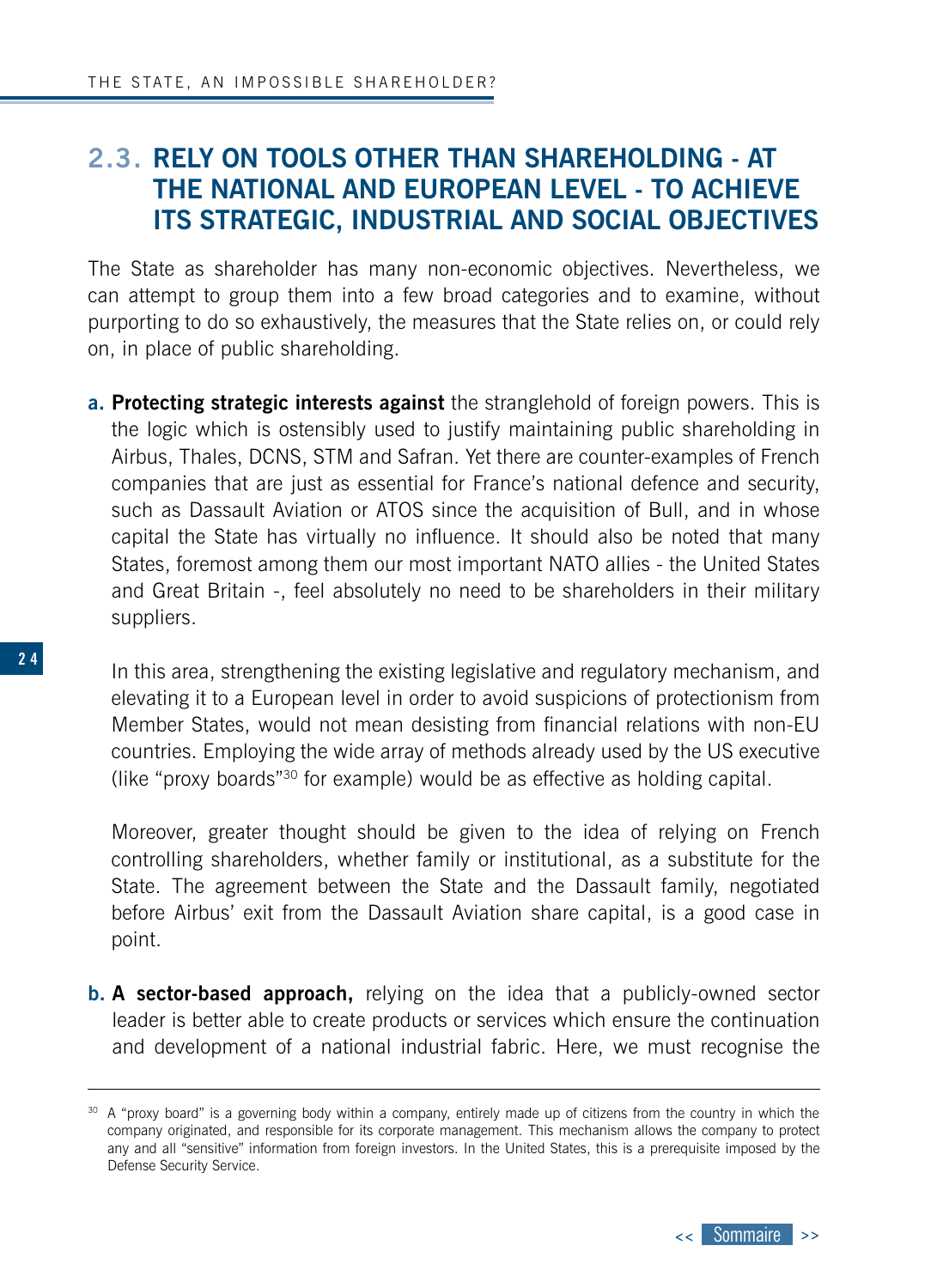#### CHAPTER II : THE STATE MUST LIMIT ITS INTERVENTION AS A DIRECT SHAREHOLDER TO A FEW SPECIFIC SITUATIONS AND CONSIDER RELYING ON OTHER MORE RELEVANT MEASURES TO INFLUENCE INDUSTRIAL POLICY.

historical influence of France's major postwar programmes. These initiatives have been mythologised through a national narrative that always places the limelight on State Planning rather than on private entrepreneurial success. And yet, for one Airbus, how many failures, how many lost investments, how much national oversupply has been produced for supposed exports that never materialised? On the other hand, how many national successes have there been in which the State played no role, or simply that of purchaser or R&D financier, with no shareholding involved?

In this area, steering through public procurement and research programmes, particularly in the military field, seems to be a much more powerful and flexible lever than public ownership. Similarly, policies concerning education, research and vocational training are probably more useful than public shareholding in the development of a favourable ecosystem for new economic actors.

A well-managed competition policy is also a more powerful lever of innovation than direct shareholding.

**c. Dealing with market failures** may also come across as a reason for the State to become shareholder. Aside from promoting a planned economy, and in the case of the above-mentioned agencies/companies, this is a role which the State only needs to take on if the market is flawed. Before concluding that the answer lies in public intervention, we must look at other economic and fiscal policy measures that can encourage private investment.

In doing so, a number of paths may be explored: for instance, we should consider French tax policies and the implicit savings allocation choices that they entail, or the transformation of a national culture largely nurtured by a State hostile to entrepreneurship. This can all be done in parallel to the actions of Bpifrance, which should also be recognised as an instrument of this cultural change. But once its mission is complete, will it be able to step aside?

**d. The promotion and defence of a social or employment model** is also frequently used to justify State shareholdings, with public companies being presented as a kind of vanguard of socially responsible management. Such statements are sometimes more of an *ex-post* justification of a situation resulting from a balance of power that favours employees, rather than a deliberate desire to establish, *ex-ante*, an innovative social model. But quite aside from this issue, we may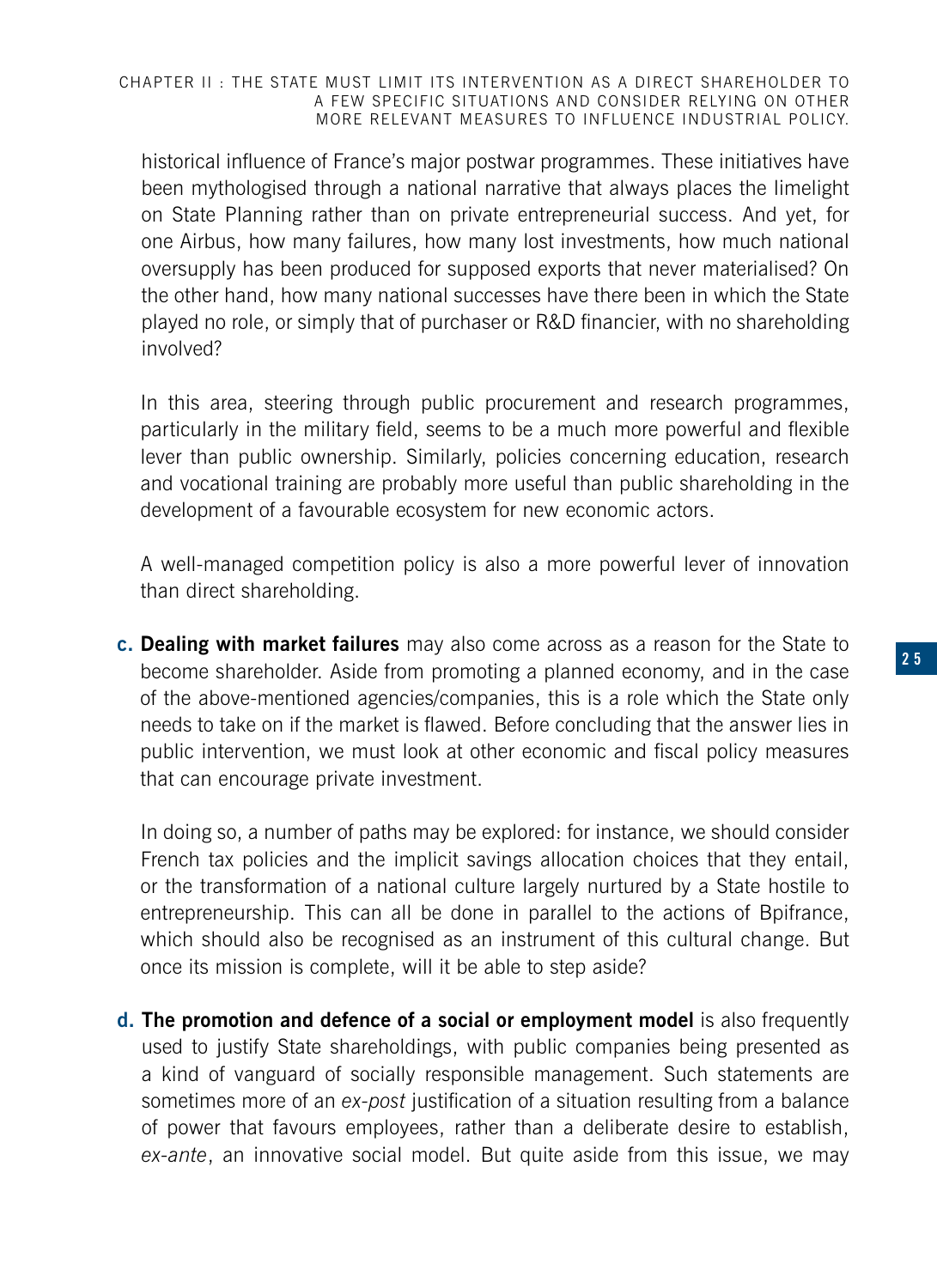**2 6**

question why the State would have only the employees of publicly-owned companies benefit from measures that it does not judge to be fair, or necessary, to impose upon others.

In this respect, protecting jobs often appears to be a primary aim, and it has objectively been shown that redundancies are far less frequent in publicly-owned companies, while reductions in staffing positions are common. This situation would only make sense if public capitalists had a philosopher's stone allowing them to be as efficient as private capitalists, while positively impacting French employment rates. For the time being, there has been no evidence of this, and we may express concern that, in the medium-term, the State as shareholder could negatively impact both its companies and employment in France by delaying certain necessary adjustments, for example in order to adhere to the rate of natural turnover. Today, one can observe the position of Orange and Air France in their respective business rankings without acknowledging the results of decisions taken too late in the game, or at least once their competitors had already made a quick and determined headway. These competitors now have war chests that we were unable to amass, seeing as a modest profit (a proof of "cost-effectiveness") is enough to satisfy the public shareholder.

In these areas, the State can rely on employment regulations, restructuring mechanisms, the Interministerial Committee on Industrial Restructuring, and many intervention credits. Should it, in addition to this, be involved as a shareholder?

**e. Regional planning** relies on fairly similar mechanisms to those mentioned above. The State as shareholder is known to promote a geographically balanced business creation and to fight against an excessive concentration of business activities in the most attractive regions. Aside from the fact that this type of interventionist approach inevitably has a detrimental impact on the company involved, one cannot fail to see this as a rather rich ambition, coming from a fundamentally ultra-centralised State in which the political, administrative and economic power is centred around the capital, to a greater degree than in any other OECD country.

Here once again, the State has a range of measures at its disposal to render a particular region more attractive. Is it therefore legitimate that it should use its power as shareholder to compel a company to act in a certain way, when all of these measures failed to persuade? Or, even worse, that these measures be made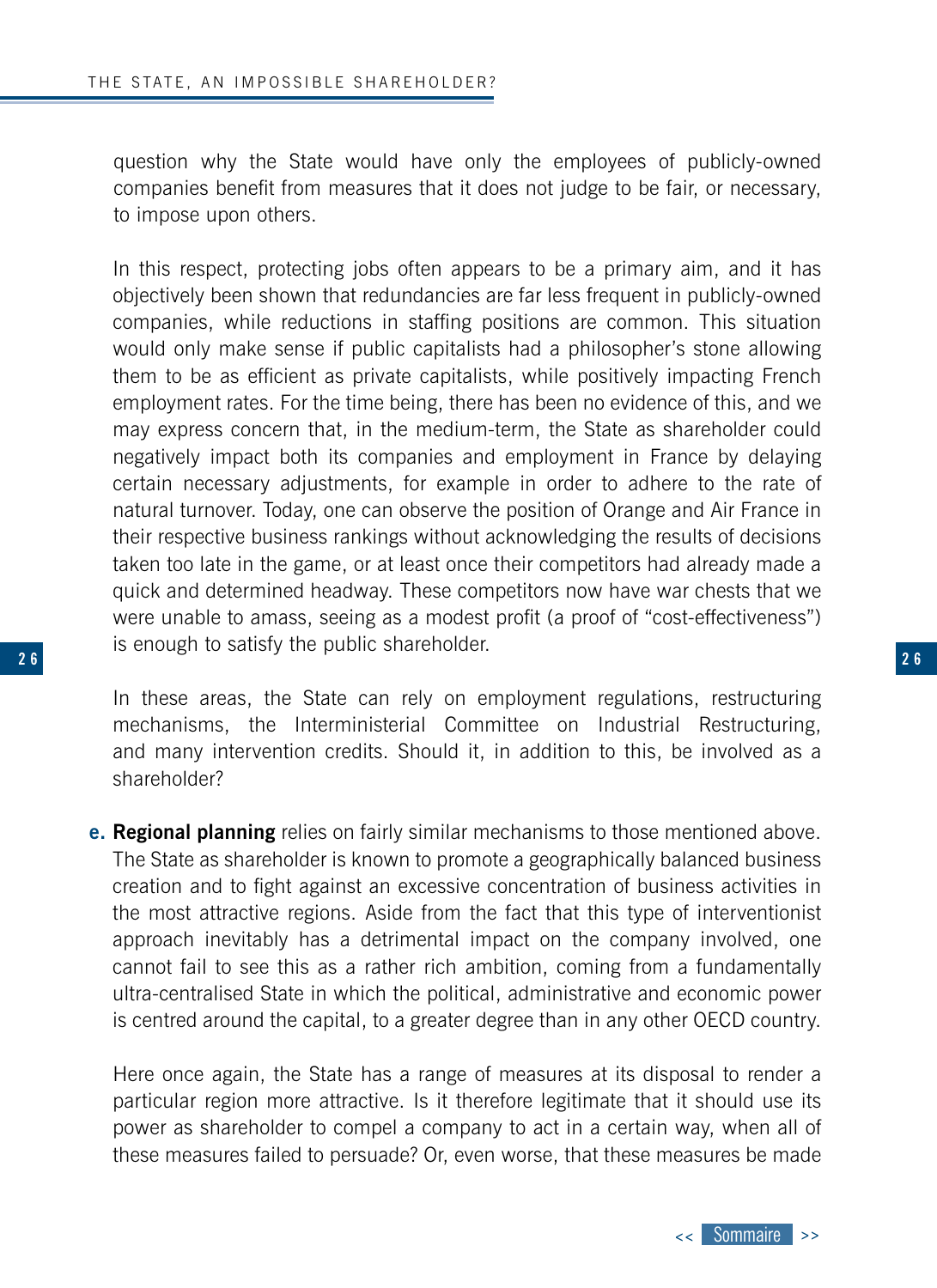CHAPTER II : THE STATE MUST LIMIT ITS INTERVENTION AS A DIRECT SHAREHOLDER TO A FEW SPECIFIC SITUATIONS AND CONSIDER RELYING ON OTHER MORE RELEVANT MEASURES TO INFLUENCE INDUSTRIAL POLICY.

solely available to companies with no public ownership, because the State deems it less onerous in terms of its public finances to merely coerce a company which it controls?

**f. Maintaining corporate governing bodies in France** is a legitimate and oftquoted goal. However, a sounder and more appropriate approach would seem to be to make France's regions more attractive and more competitive, both overall and on specific local levels, rather than to use public shareholdings to coerce corporations. The examples of Airbus or Gemalto, companies that have chosen to locate their operational headquarters in France, even though their legal seat is in the Netherlands, show that this is not a lost cause.

**2 6 2 7**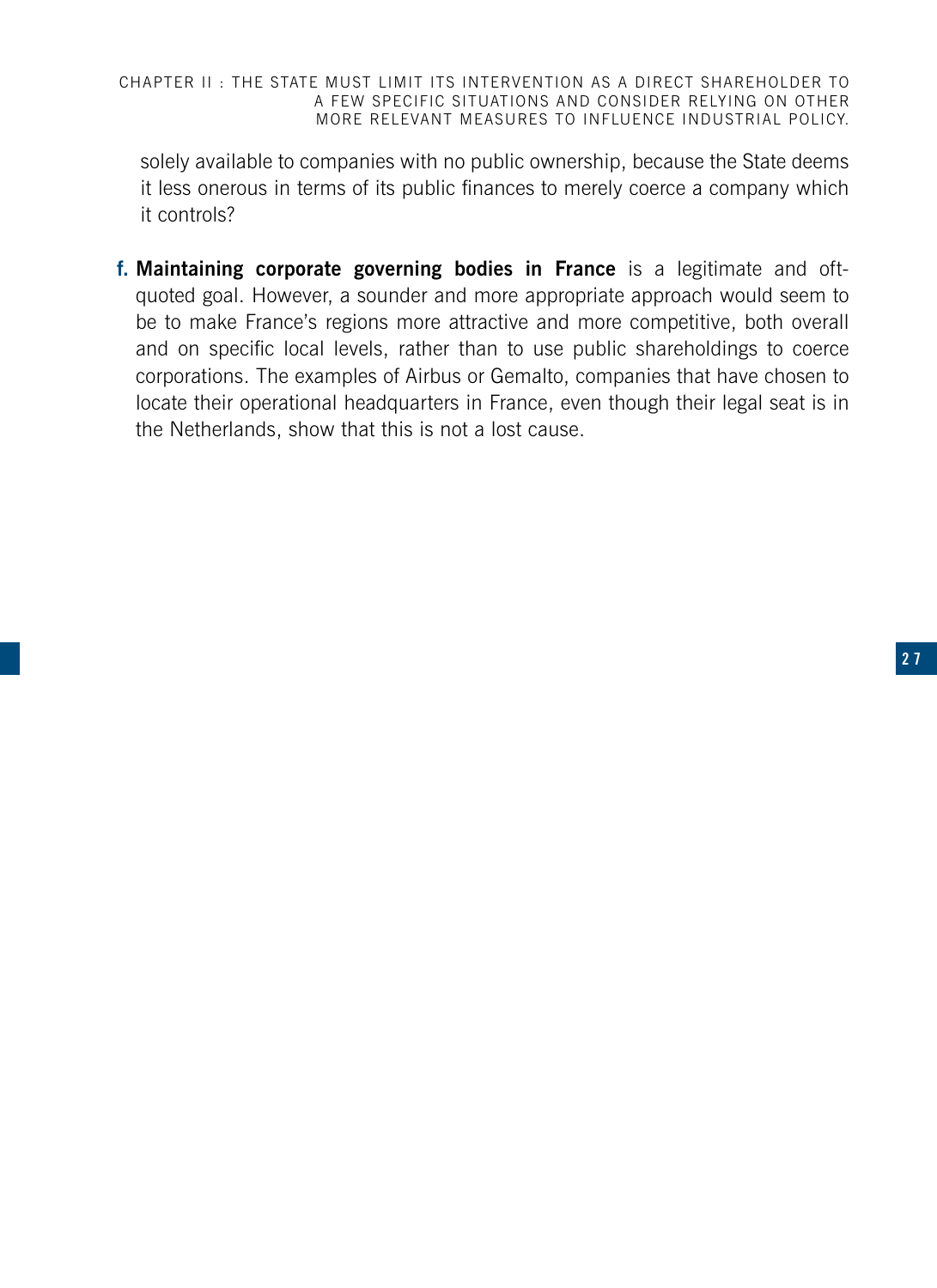## **CONCLUSION**

To observe the performance and utility of the State as shareholder from a clear and unprejudiced viewpoint, is to cast serious doubt as to the relevance of maintaining a portfolio which is shaped more by history and sociology than by any strategic or financial considerations. The State should only control companies in exceptional cases, and it should only possess minority shareholdings in the instance of market failures and with an openly capitalist approach.

If they were made available, these locked-in assets, whether representing capital or annuities, would be an extraordinary lever of change, and there are abundant liquidities that could invest in place of the State.

Promoting such action should not mean abandoning national goals which have been incorrectly and unmanageably assigned to the public shareholder; however, in parallel, the State must design and implement appropriate mechanisms to support and protect French corporations, and foster a business-friendly ecosystem at the national level.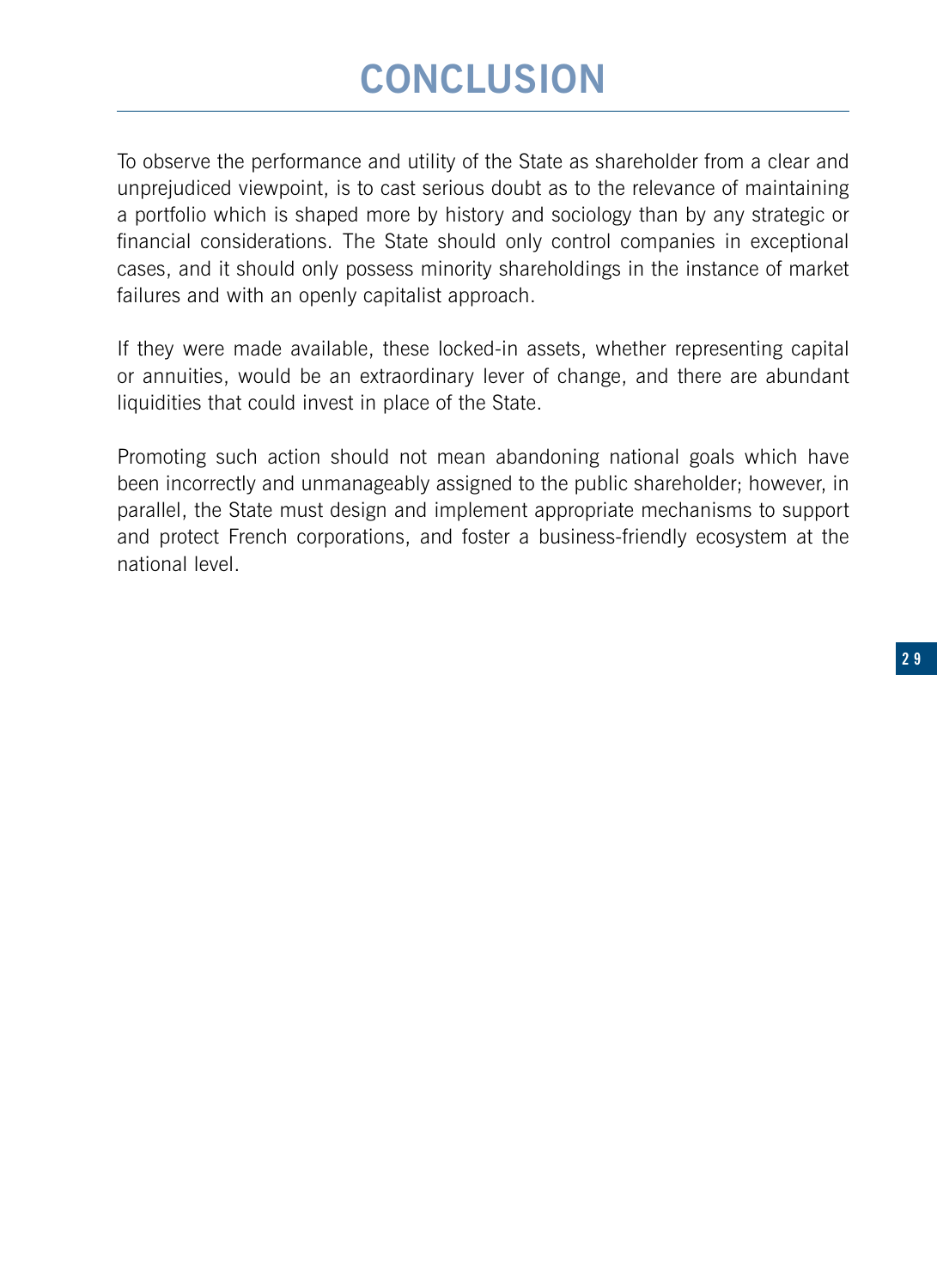## **OUR PREVIOUS PUBLICATIONS**

- Un capital emploi formation pour tous (janvier 2017)
- Économie circulaire, réconcilier croissance et environnement (novembre 2016)
- Traité transatlantique : pourquoi persévérer (octobre 2016)
- Un islam français est possible (septembre 2016)
- Refonder la sécurité nationale (septembre 2016)
- Bremain ou Brexit : Europe, prépare ton avenir ! (juin 2016)
- Réanimer le système de santé Propositions pour 2017 (juin 2016)
- Nucléaire : l'heure des choix (juin 2016)
- Le numérique pour réussir dès l'école primaire (mars 2016)
- Retraites : pour une réforme durable (février 2016)
- Décentralisation : sortons de la confusion / Repenser l'action publique dans les territoires (janvier 2016)
- Climat et entreprises : de la mobilisation à l'action / Sept propositions pour préparer l'après-COP21 (novembre 2015)
- Discriminations religieuses à l'embauche : une réalité (octobre 2015)
- Sauver le dialogue social (septembre 2015)
- Politique du logement : faire sauter les verrous (juillet 2015)
- Faire du bien vieillir un projet de société (juin 2015)
- Dépense publique : le temps de l'action (mai 2015)
- Apprentissage : un vaccin contre le chômage des jeunes (mai 2015)
- Big Data et objets connectés. Faire de la France un champion de la révolution numérique (avril 2015)
- Université : pour une nouvelle ambition (avril 2015)
- Big data et objets connectés : faire de la France un champion de la révolution numérique (avril 2015)
- Rallumer la télévision : 10 propositions pour faire rayonner l'audiovisuel français (février 2015)
- Marché du travail : la grande fracture (février 2015)
- Concilier efficacité économique et démocratie : l'exemple mutualiste (décembre 2014)

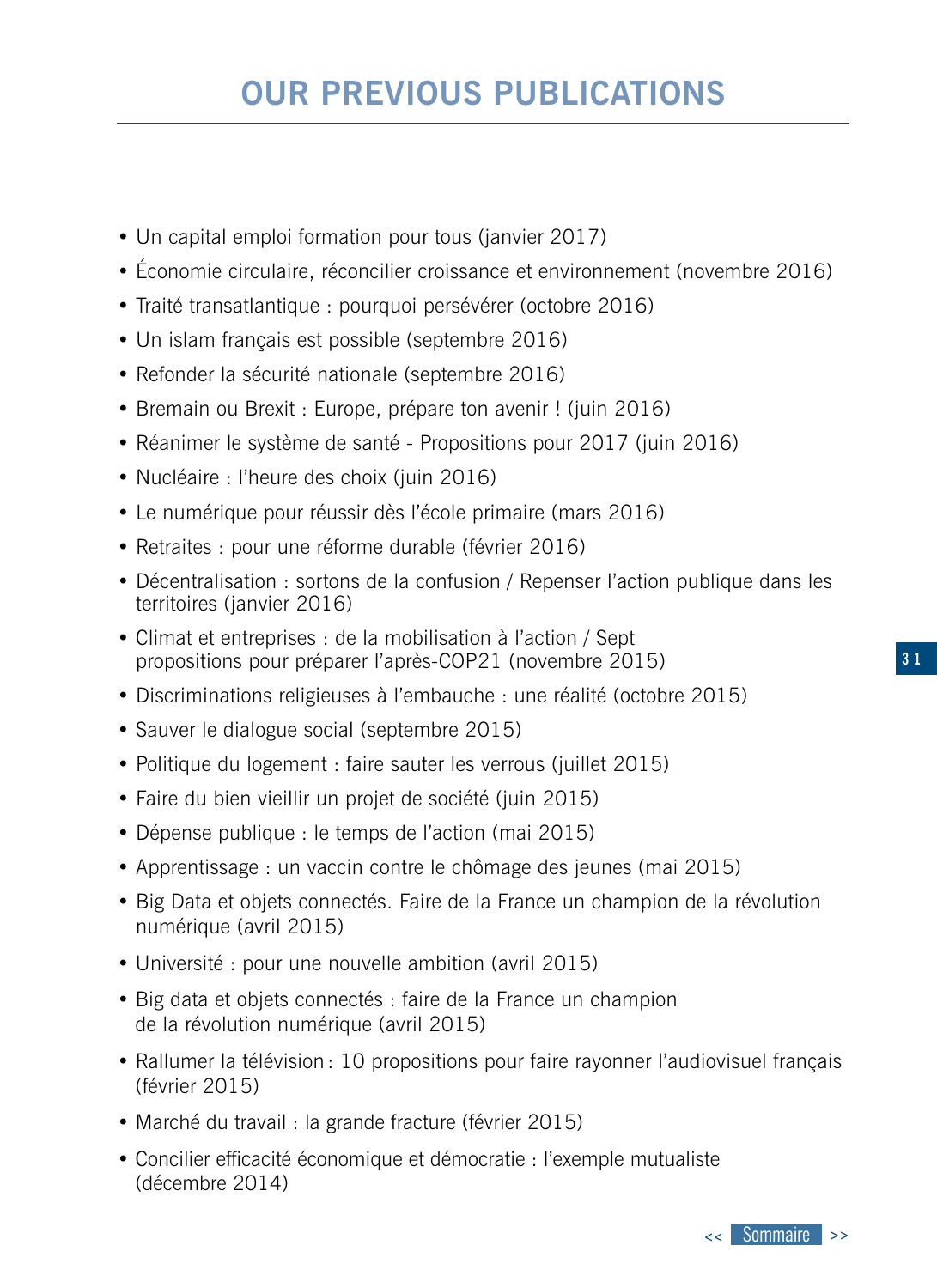- Résidences Seniors : une alternative à développer (décembre 2014)
- Business schools : rester des champions dans la compétition internationale (novembre 2014)
- Prévention des maladies psychiatriques : pour en finir avec le retard français (octobre 2014)
- Temps de travail : mettre fin aux blocages (octobre 2014)
- Réforme de la formation professionnelle : entre avancées, occasions manquées et pari financier (septembre 2014)
- Dix ans de politiques de diversité : quel bilan ? (septembre 2014)
- Et la confiance, bordel ? (août 2014)
- Gaz de schiste : comment avancer (juillet 2014)
- Pour une véritable politique publique du renseignement (juillet 2014)
- Emploi : le temps des (vraies) réformes ? Propositions pour la conférence sociale de juillet 2014 (juillet 2014)
- Rester le leader mondial du tourisme, un enjeu vital pour la France (juin 2014)
- Pour une fonction publique audacieuse et « Business friendly » (avril 2014)
- Passion française. Les voix des cités (avril 2014)
- Alléger le coût du travail pour augmenter l'emploi : les clés de la réussite (mars 2014)
- 1 151 milliards d'euros de dépenses publiques : quels résultats ? (février 2014)
- Une nouvelle ambition pour l'apprentissage : dix propositions concrètes (janvier 2014)
- Comment renforcer l'Europe politique (janvier 2014)
- Améliorer l'équité et l'efficacité de l'assurance chômage (décembre 2013)
- Santé : faire le pari de l'innovation (décembre 2013)
- Afrique-France : mettre en œuvre le co-développement Contribution au XXVI<sup>e</sup> sommet Afrique-France (décembre 2013)
- Chômage : inverser la courbe (octobre 2013)
- Mettre la fiscalité au service de la croissance (septembre 2013)
- Vive le long terme ! Les entreprises familiales au service de la croissance et de l'emploi (septembre 2013)

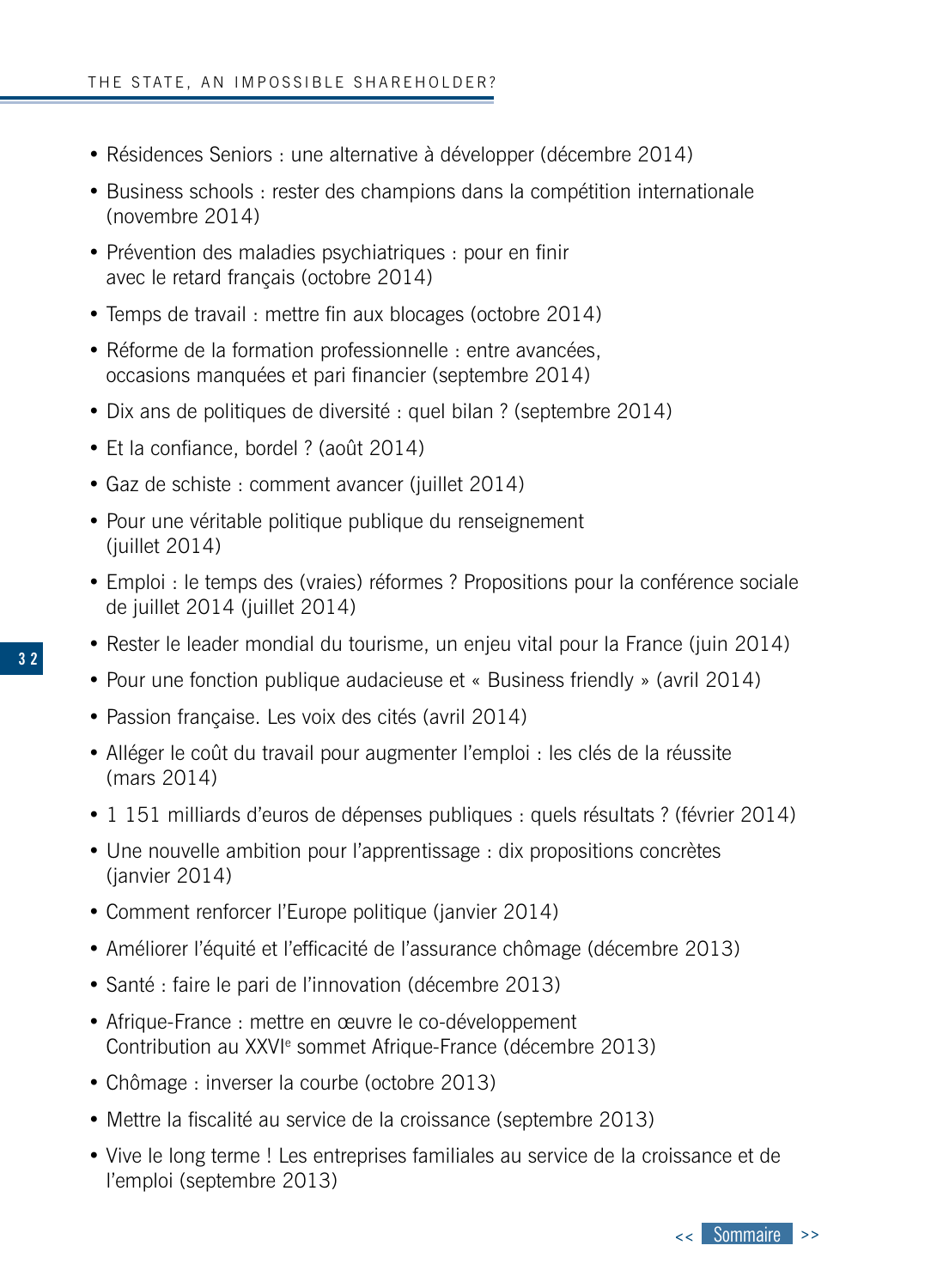- Habitat : pour une transition énergétique ambitieuse (septembre 2013)
- Commerce extérieur : refuser le déclin Propositions pour renforcer notre présence dans les échanges internationaux (iuillet 2013)
- Pour des logements sobres en consommation d'énergie (juillet 2013)
- 10 propositions pour refonder le patronat (juin 2013)
- Accès aux soins : en finir avec la fracture territoriale (mai 2013)
- Nouvelle réglementation européenne des agences de notation : quels bénéfices attendre ? (avril 2013)
- Remettre la formation professionnelle au service de l'emploi et de la compétitivité (mars 2013)
- Faire vivre la promesse laïque (mars 2013)
- Pour un « New Deal » numérique (février 2013)
- Intérêt général : que peut l'entreprise ? (janvier 2013)
- Redonner sens et efficacité à la dépense publique 15 propositions pour 60 milliards d'économies (décembre 2012)
- Les juges et l'économie : une défiance française ? (décembre 2012)
- Restaurer la compétitivité de l'économie française (novembre 2012)
- Faire de la transition énergétique un levier de compétitivité (novembre 2012)
- Réformer la mise en examen Un impératif pour renforcer l'État de droit (novembre 2012)
- Transport de voyageurs : comment réformer un modèle à bout de souffle ? (novembre 2012)
- Comment concilier régulation financière et croissance : 20 propositions (novembre 2012)
- Taxe professionnelle et finances locales : premier pas vers une réforme globale ? (septembre 2012)
- Remettre la notation financière à sa juste place (juillet 2012)
- Réformer par temps de crise (mai 2012)
- Insatisfaction au travail : sortir de l'exception française (avril 2012)
- Vademecum 2007 2012 : Objectif Croissance (mars 2012)

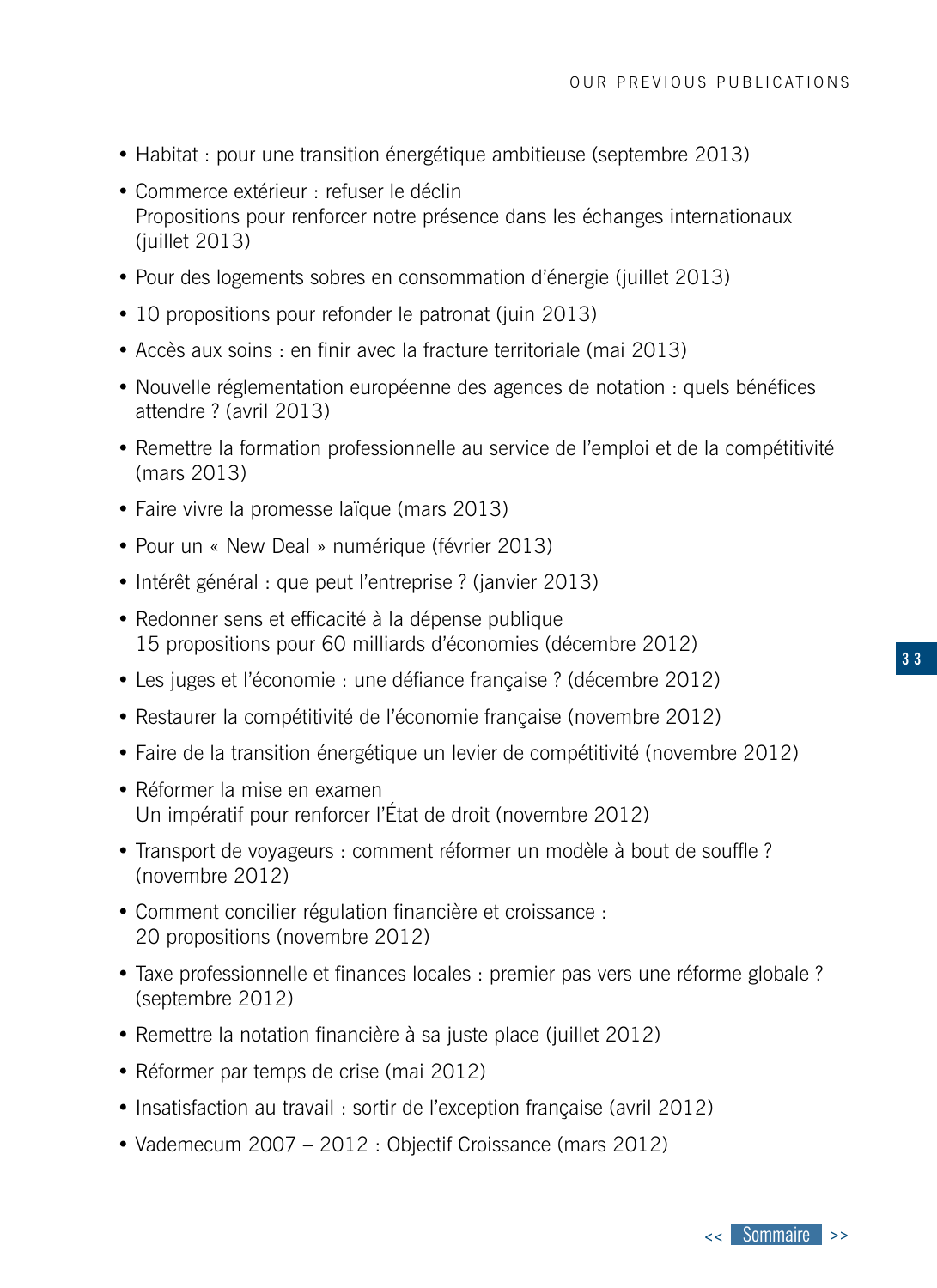- Financement des entreprises : propositions pour la présidentielle (mars 2012)
- Une fiscalité au service de la « social compétitivité » (mars 2012)
- La France au miroir de l'Italie (février 2012)
- Pour des réseaux électriques intelligents (février 2012)
- Un CDI pour tous (novembre 2011)
- Repenser la politique familiale (octobre 2011)
- Formation professionnelle : pour en finir avec les réformes inabouties (octobre 2011)
- Banlieue de la République (septembre 2011)
- De la naissance à la croissance : comment développer nos PME (juin 2011)
- Reconstruire le dialogue social (juin 2011)
- Adapter la formation des ingénieurs à la mondialisation (février 2011)
- « Vous avez le droit de garder le silence… » Comment réformer la garde à vue (décembre 2010)
- Gone for Good? Partis pour de bon ? Les expatriés de l'enseignement supérieur français aux États-Unis (novembre 2010)
- 15 propositions pour l'emploi des jeunes et des seniors (septembre 2010)
- Afrique France. Réinventer le co-développement (juin 2010)
- Vaincre l'échec à l'école primaire (avril 2010)
- Pour un Eurobond. Une stratégie coordonnée pour sortir de la crise (février 2010)
- Réforme des retraites : vers un big-bang ? (mai 2009)
- Mesurer la qualité des soins (février 2009)
- Ouvrir la politique à la diversité (janvier 2009)
- Engager le citoyen dans la vie associative (novembre 2008)
- Comment rendre la prison (enfin) utile (septembre 2008)
- Infrastructures de transport : lesquelles bâtir, comment les choisir ? (juillet 2008)
- HLM, parc privé Deux pistes pour que tous aient un toit (juin 2008)
- Comment communiquer la réforme (mai 2008)

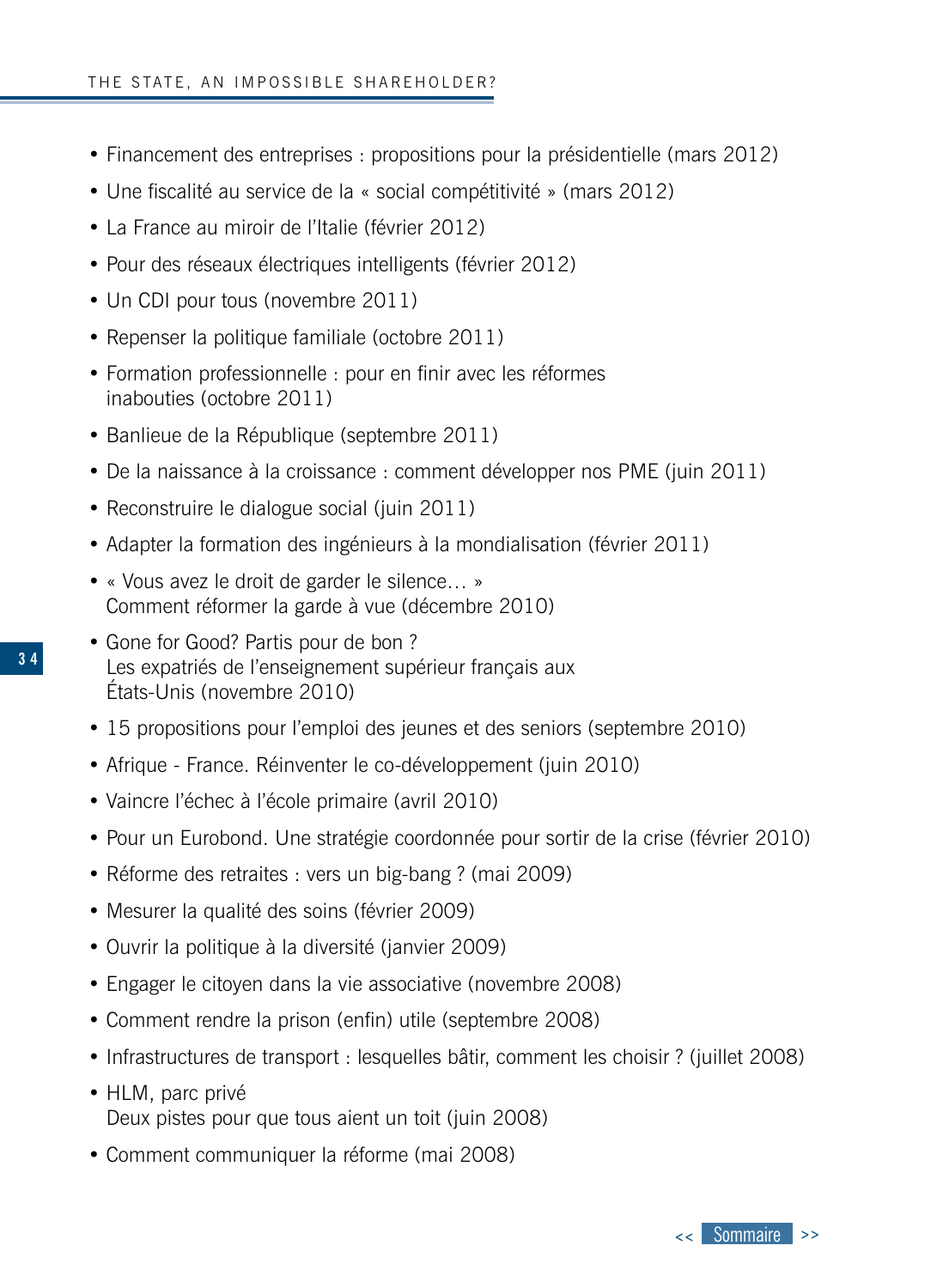- Après le Japon, la France… Faire du vieillissement un moteur de croissance (décembre 2007)
- Au nom de l'Islam… Quel dialogue avec les minorités musulmanes en Europe ? (septembre 2007)
- L'exemple inattendu des Vets Comment ressusciter un système public de santé (juin 2007)
- Vademecum 2007-2012 Moderniser la France (mai 2007)
- Après Erasmus, Amicus Pour un service civique universel européen (avril 2007)
- Quelle politique de l'énergie pour l'Union européenne ? (mars 2007)
- Sortir de l'immobilité sociale à la française (novembre 2006)
- Avoir des leaders dans la compétition universitaire mondiale (octobre 2006)
- Comment sauver la presse quotidienne d'information (août 2006)
- Pourquoi nos PME ne grandissent pas (juillet 2006)
- Mondialisation : réconcilier la France avec la compétitivité (juin 2006)
- TVA, CSG, IR, cotisations… Comment financer la protection sociale (mai 2006)
- Pauvreté, exclusion : ce que peut faire l'entreprise (février 2006)
- Ouvrir les grandes écoles à la diversité (janvier 2006)
- Immobilier de l'État : quoi vendre, pourquoi, comment (décembre 2005)
- 15 pistes (parmi d'autres…) pour moderniser la sphère publique (novembre 2005)
- Ambition pour l'agriculture, libertés pour les agriculteurs (juillet 2005)
- Hôpital : le modèle invisible (juin 2005)
- Un Contrôleur général pour les Finances publiques (février 2005)
- Les oubliés de l'égalité des chances (janvier 2004 Réédition septembre 2005)

Pour les publications antérieures se référer à notre site internet : www.institutmontaigne.org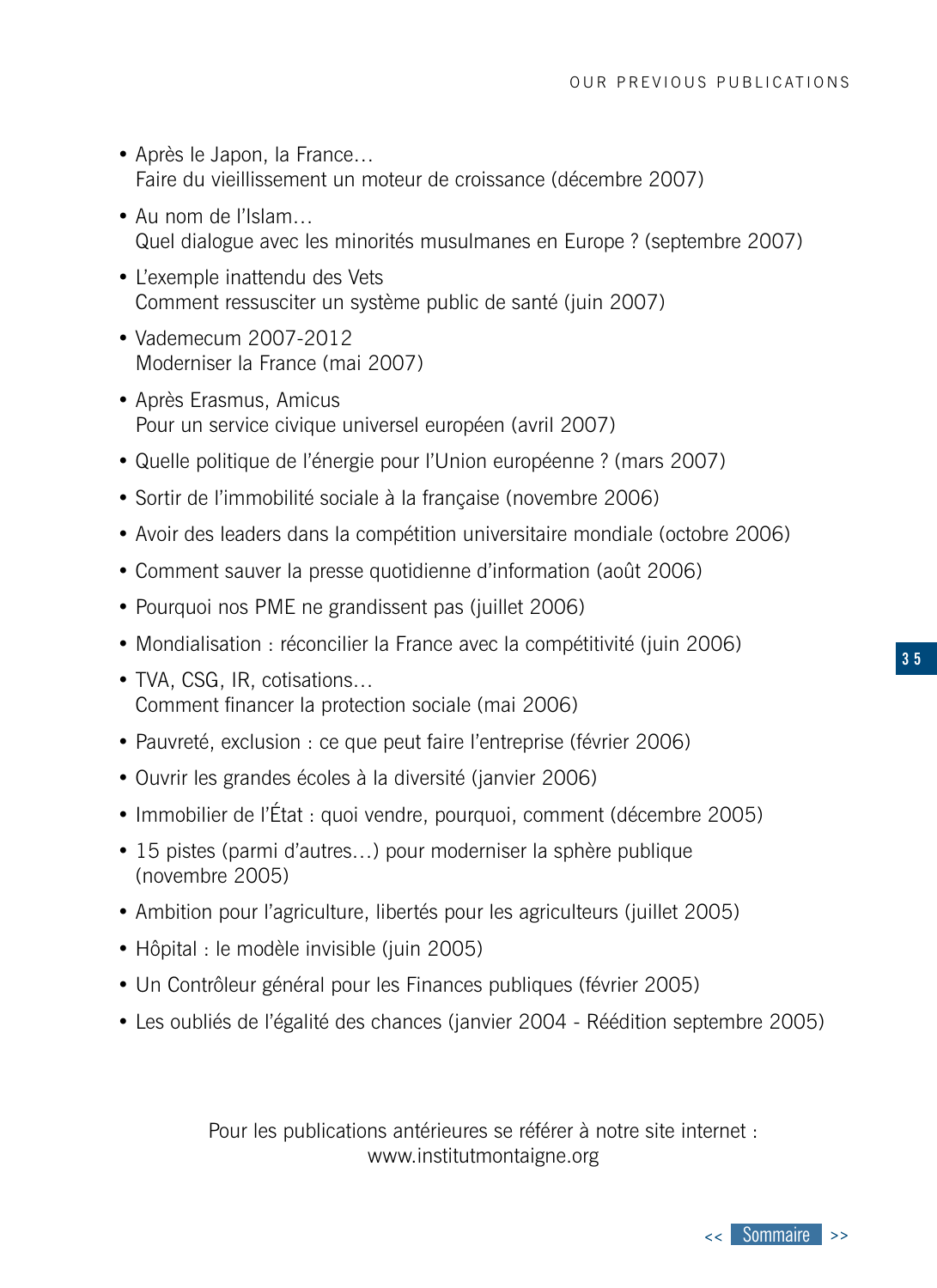### **INSTITUT MONTAIGNE**



AIR FRANCE-KLM AIRBUS GROUP ALLEN & OVERY ALLIANZ ALVAREZ & MARSAL FRANCE ARCHERY STRATEGY CONSULTING ARCHIMED ARDIAN AT KEARNEY AUGUST & DEBOUZY AVOCATS AXA BAKER & MCKENZIE BANK OF AMERICA MERRILL LYNCH BEARINGPOINT BNI FRANCE BNP PARIBAS BOLLORÉ BOUYGUES **BPCE** CAISSE DES DEPÔTS CAPGEMINI CARBONNIER LAMAZE RASLE & ASSOCIÉS **CARREFOUR** CASINO CGI FRANCE CHAÎNE THERMALE DU SOLEIL CIS CISCO SYSTEMS FRANCE CNP ASSURANCES COHEN AMIR-ASLANI CRÉDIT AGRICOLE CRÉDIT FONCIER DAVIS POLK & WARDWELL DE PARDIEU BROCAS MAFFEI DENTSU AEGIS NETWORK DEVELOPMENT INSTITUTE INTERNATIONAL EDF ELSAN ENGIE EQUANCY EURAZEO EUROSTAR FONCIÈRE INEA GAILLARD PARTNERS GRAS SAVOYE GROUPAMA GROUPE EDMOND DE ROTHSCHILD GROUPE M6 GROUPE ORANGE HENNER HSBC FRANCE **IBM FRANCE** ING BANK FRANCE INTERNATIONAL SOS IONIS EDUCATION GROUP ISRP JALMA JEANTET ET ASSOCIÉS KPMG KURT SALMON LA BANQUE POSTALE

SOUTIENNENT L'INSTITUT MONTAIGNE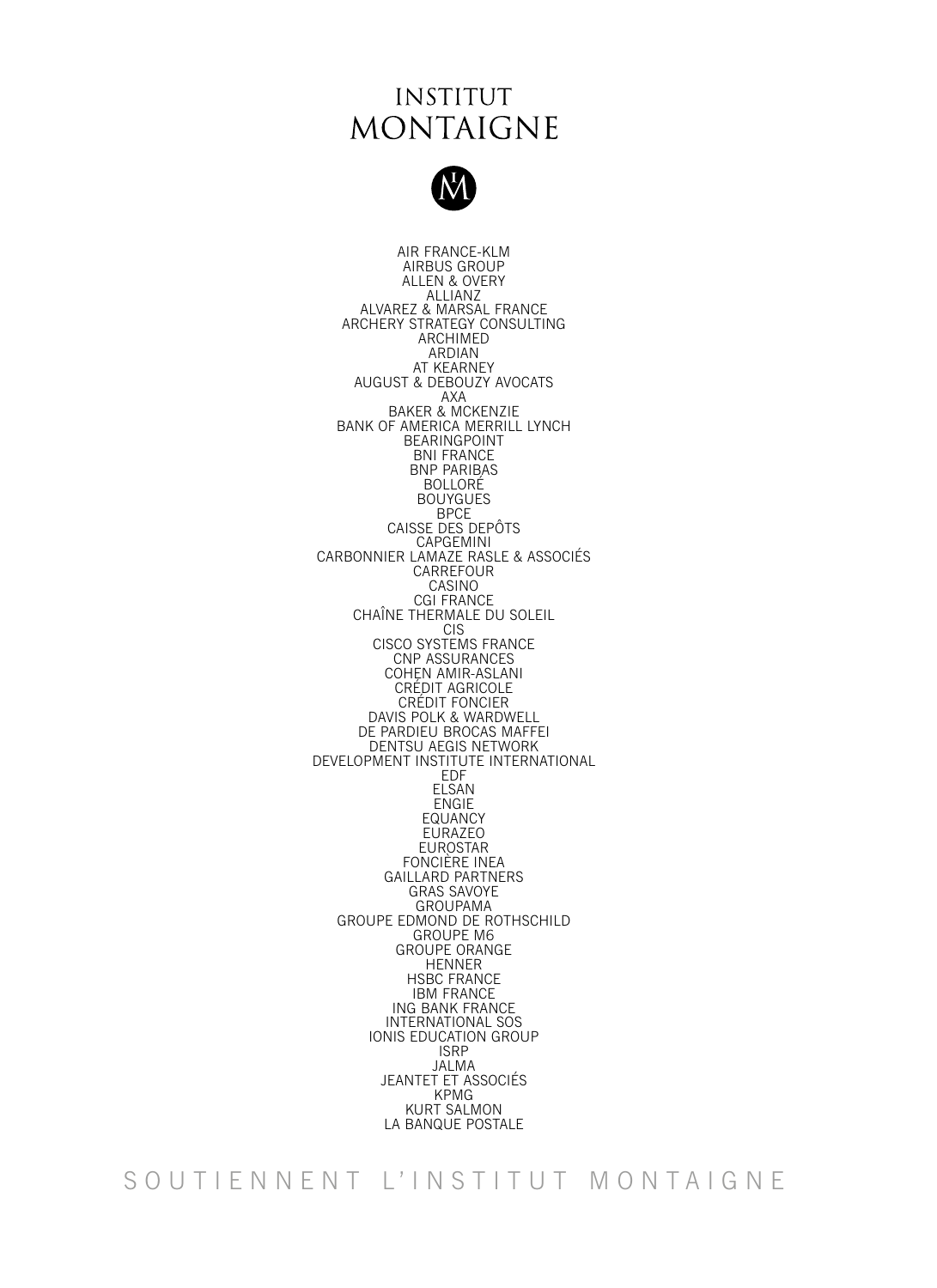## **INSTITUT MONTAIGNE**



LAZARD FRERES LINEDATA SERVICES LIR LIVANOVA LVMH MACSF MALAKOFF MEDERIC MAZARS MCKINSEY & COMPANY FRANCE MEDIA PARTICIPATIONS MERCER MICHELIN MICROSOFT OBEA ONDRA PARTNERS PAI PARTNERS PIERRE & VACANCES PLASTIC OMNIUM PWC RADIALL RAISE RAMSAY GÉNÉRALE DE SANTÉ RANDSTAD RATP REDEX REXEL RICOL, LASTEYRIE CORPORATE FINANCE ROCHE ROLAND BERGER ROTHSCHILD & CIE SANOFI SANTECLAIR SCHNEIDER ELECTRIC SA SERVIER SIA PARTNERS SIACI SAINT HONORÉ SIER CONSTRUCTEUR SNCF SNCF Réseau (anciennement Réseau Ferré de France) SODEXO SOLVAY STALLERGENES SUEZ TECNET PARTICIPATIONS SARL THE BOSTON CONSULTING GROUP TILDER TOTAL TUDEL & ASSOCIÉS VEOLIA VINCI VIVENDI VOYAGEURS DU MONDE WENDEL WORDAPPEAL

SOUTIENNENT L'INSTITUT MONTAIGNE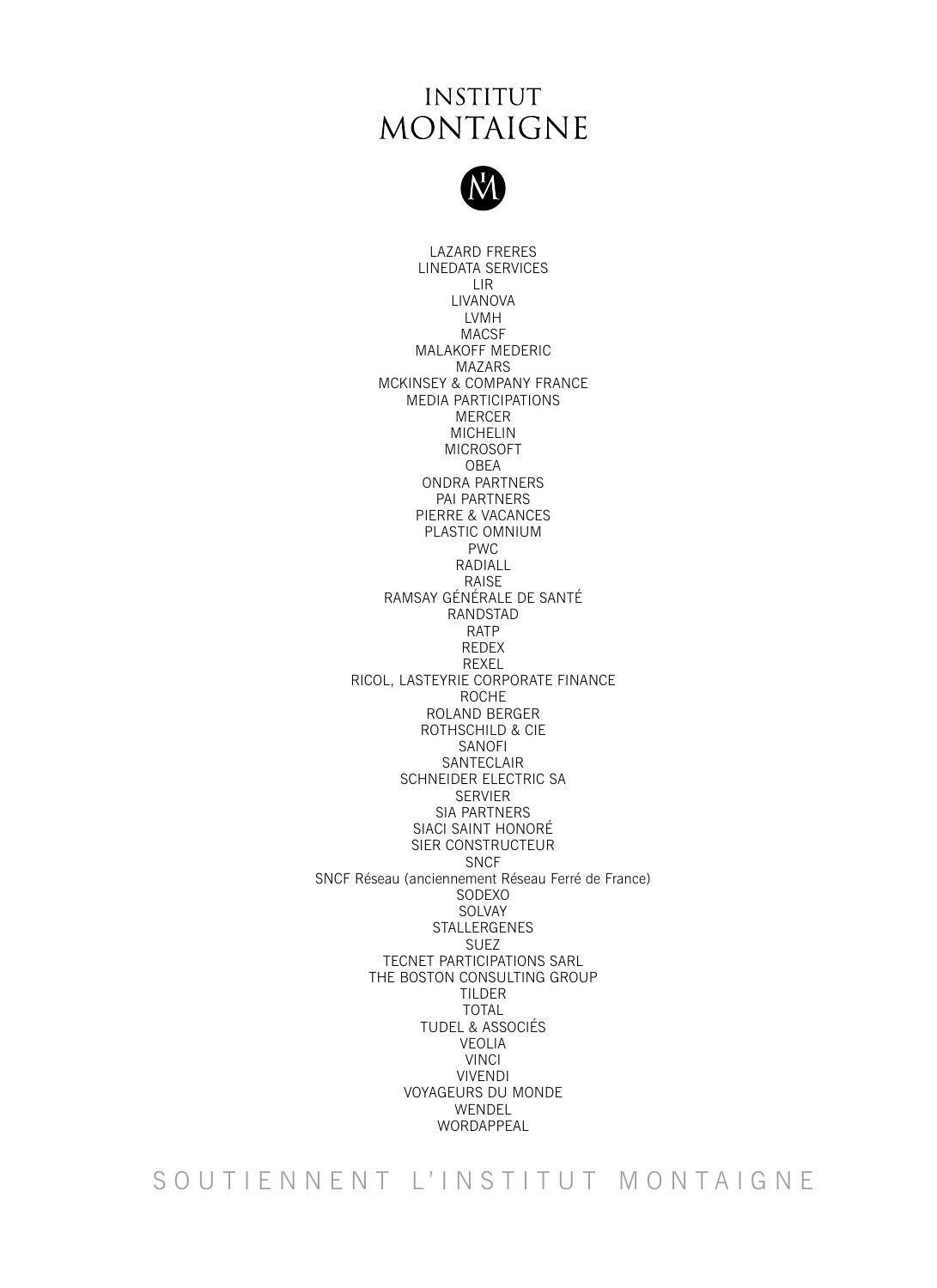**Imprimé en France Dépôt légal : janvier 2017 ISSN : 1771-6756 Achevé d'imprimer en janvier 2017**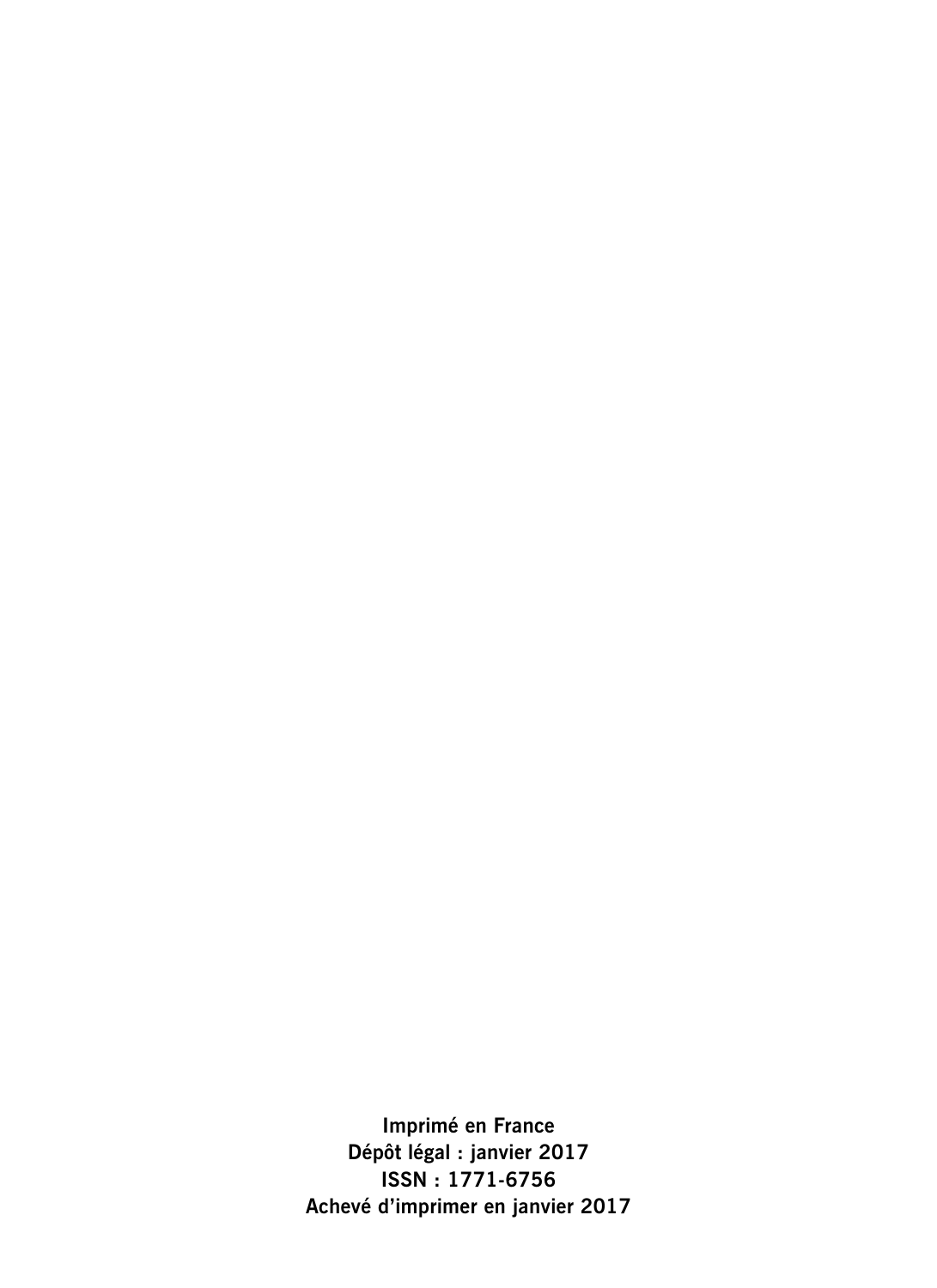## **INSTITUT MONTAIGNE**



#### **EXECUTIVE COMMITTEE**

**Claude Bébéar** Président **PRESIDENT** (on leave)

**Henri Lachmann** Vice-président et trésorier **Henri de Castries**

**VICE-PRESIDENTS**

**Nicolas Baverez** Économiste, avocat **David Azéma Jean-Dominique Senard** Chief Executive Officer & Managing General Partner, Michelin

**Emmanuelle Barbara** Managing Partner, August & Debouzy **Christian Forestier** Ancien recteur **Nicolas Baverez** Partner Lawyer, Gibson Dunn & Crutcher **Michel Godet** Professeur, Cnam **Marguerite Bérard-Andrieu** Deputy Chief Executive Officer - Strategy, Legal Affairs & Compliance, groupe BPCE Jean-Pierre Clamadieu Chairman of the Executive Committee and CEO, Solvay **Olivier Duhamel Professor Emeritus, Sciences Po Mireille Faugère** Chief Councillor, Cour des comptes<br>Christian Faugère Fauger Deputy Used, CNAM **Marwan Lahoud** Chief Strategy and Marketing Officer, Airbus Group et president de la Chambre de Chambre de Chambre de Chambre de Chambre de Chambre de Chambre de Chambre de Cha<br>Natalie Rastoin Chief Executive, Ogilvy France René Ricol Founding Partner, Ricol Lasteyrie Corporate Finance **Arnaud Vaissié Co-founder, Chairman and CEO, International SOS** Lionel Zinsou Member of the Supervisory Board, PAI Partners **Christian Forestier** Former Deputy Head, CNAM **Philippe Wahl** Chairman & Chief Executive Officer, Groupe La Poste

### **Bernard de La Rochefoucauld** Fondateur, Institut La Boétie **HONORARY PRESIDENT**

Bernard de La Rochefoucauld Chairman, Les Parcs et Jardins de France **Claude Bébéar** Founder & Honorary Chairman, AXA

#### **PRÉSIDENT ADVISOR BOARD EXPRESSEUR, PROFESSION UNIVERSITY PROPERTY**

**FRECIFIM**: **Ezra Suleiman** Professor, Princeton University **PRESIDENT**

**Pierre Cahuc** Professeur d'économie, École Polytechnique **Benoît d'Angelin** Chairman, Ondra Partners **Loraine Commentary Construction Commentary Commentary and Secretary Avocates and Secretary Avocates and Secretary Avocates and Secretary Avocates** *Frank Bournois* **Dean, ESCP Europe** Pierre Cahuc Professor, École Polytechnique Loraine Donnedieu de Vabres Partner, Jeantet et Associés Pierre Godé Former Vice-President, Groupe LVMH **Sophie Pedder** Correspondante à Paris, *The Economist* **Michel Godet** Professor, CNAM **Françoise Holder Board Member, Groupe Holder**<br>Françoise Holder Board Member, Groupe Holder Marianne Laigneau Senior Executive Vice President Group Human Resources, Groupe EDF **Philippe Josse** Member of the Council of State **Sophie Pedder** Paris Bureau Chief, *The Economist* **Hélène Rey** Professor, London Business School

**Laurent Bigorgne** Director, Institut Montaigne